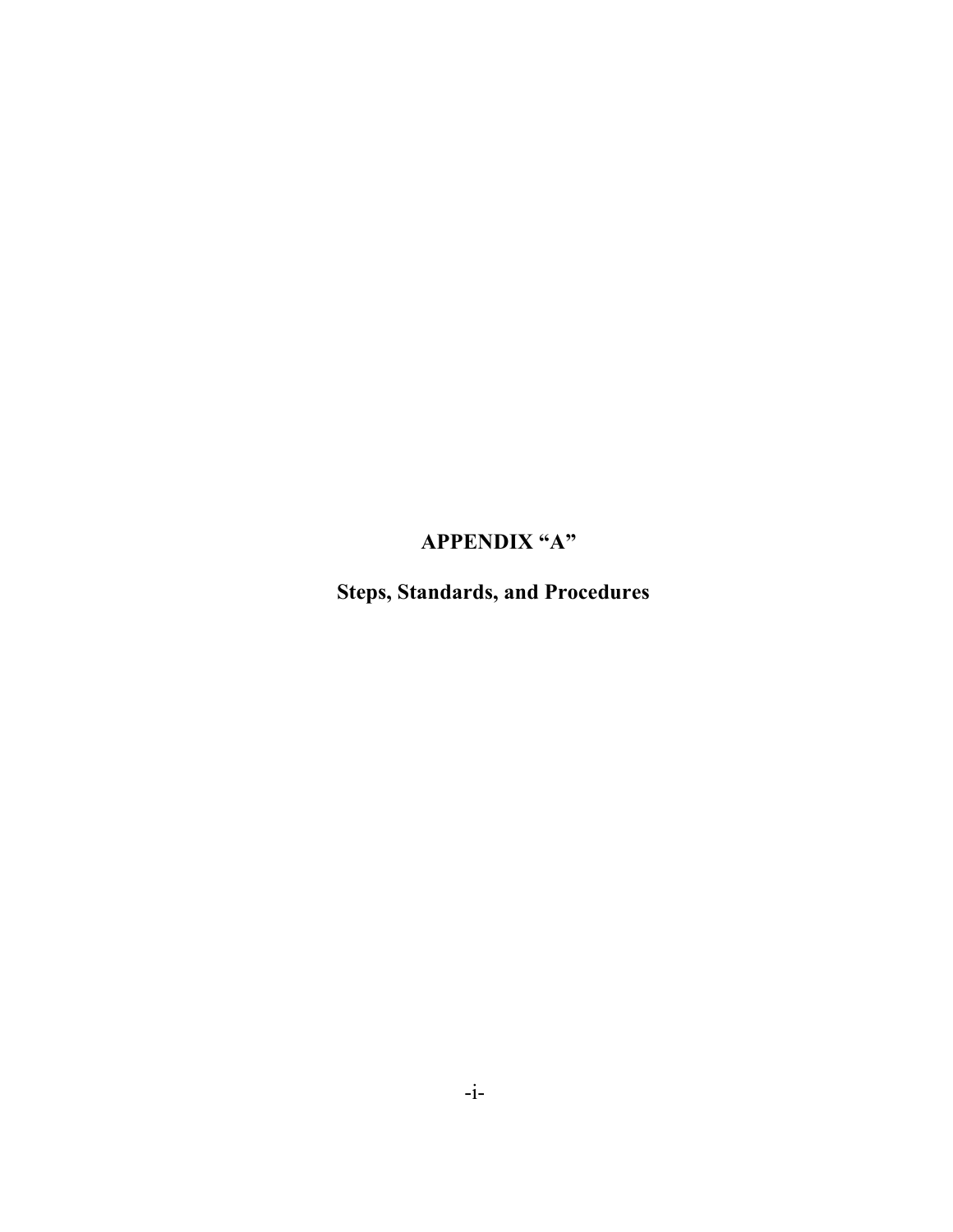### **ABRIDGED Table of Contents**

# **Sections Pages**

|                                                  | $\mathbf{1}$   |
|--------------------------------------------------|----------------|
|                                                  | $\overline{2}$ |
| C. Direct Care Staff, Mid-level Supervisors,     |                |
|                                                  | $\overline{4}$ |
|                                                  | 5              |
| E. Personnel - Recruitment, Screening, Training  |                |
|                                                  | 6              |
| $\mathbf{F}$                                     | 8              |
|                                                  | 10             |
|                                                  | 11             |
| $\mathbf{L}$                                     | 12             |
| $J_{-}$                                          | 13             |
|                                                  | 13             |
| L.                                               | 14             |
|                                                  | 15             |
|                                                  | 17             |
|                                                  | 18             |
| P. Behavior Modification, Research, and          |                |
|                                                  | 20             |
|                                                  | 21             |
| R. Maintenance, Safety, and Emergency Procedures | 24             |
| S.                                               | 25             |
|                                                  | 27             |
|                                                  | 28             |
|                                                  | 29             |
|                                                  | 33             |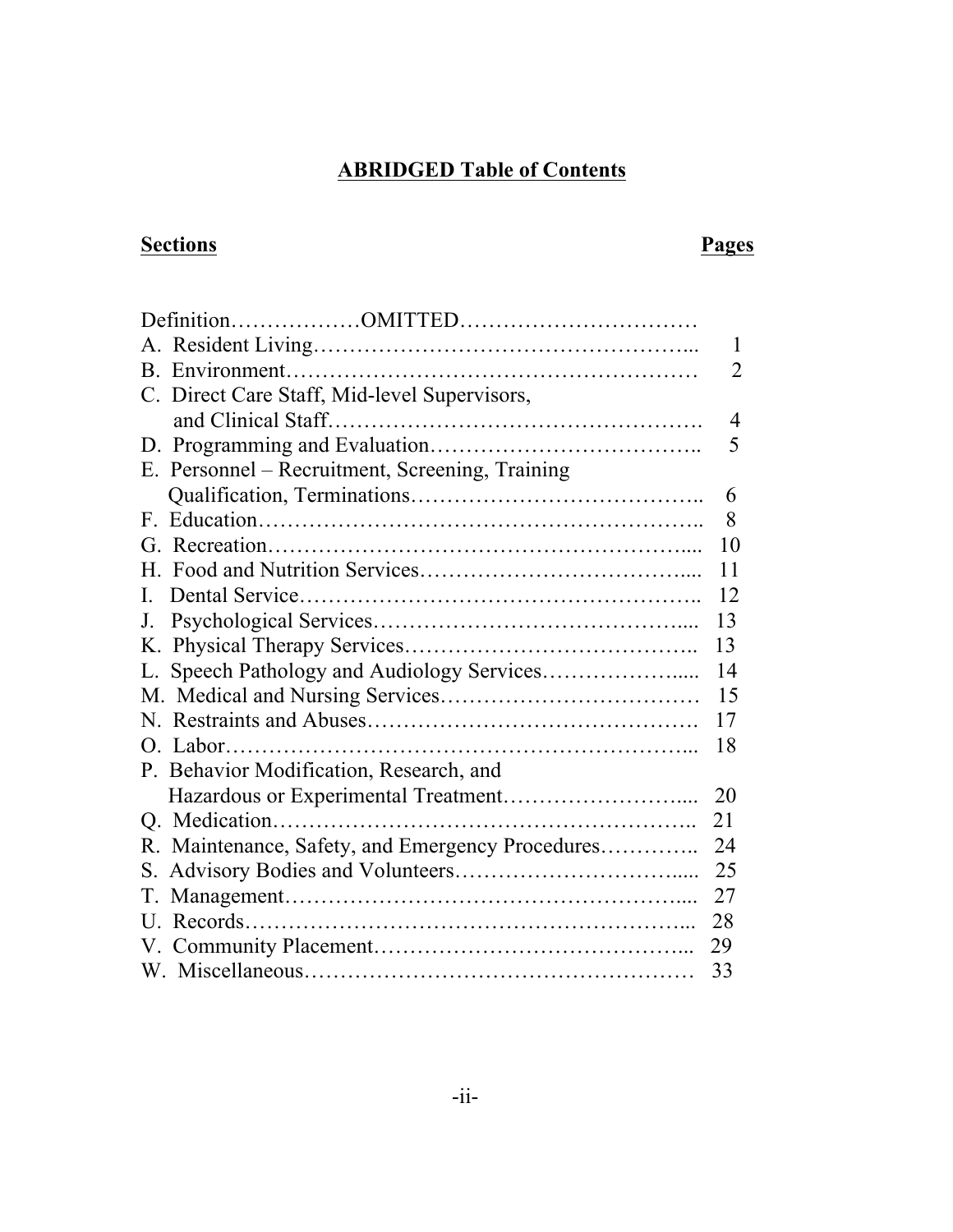#### **WILLOWBROOK CONSENTJUDGMENT**

#### **APPENDIX "A" –**

#### **Steps, Standards, and Procedures**

#### *ABRIDGED by Murray B. Schneps\** **©**

#### **A. Resident Living**

1. Residents provided least restrictive and most normal living conditions possible. This apply to dress, grooming, movement, use of free time, and contact and communication with the outside community, including access to educational, vocational and therapy services outside the institution. Residents learn to manipulate environment and make choices for daily living.

2. Staff prepare residents to from 1) more to less structured living; 2) larger to smaller facilities; 3) larger to smaller living units; 4) group to individual residences; 5) segregated from community to integrated with community living and programming; 6) dependent to independent living.

3. Living groups not contain unrelated residents differing widely in age level or level of retardation. Blind not grouped with lower functioning residents segregated unless circumstances require.

4. institution's rhythm of life to conform with community.

5. Multiply handicapped and non-ambulatory, except by physician's order, spend major waking day out of bed, spend portion of waking day out of bedrooms, planned daily activity, and rendered mobile by methods and devices. Residents not stay in beds, cribs, wheelchairs

**-1-**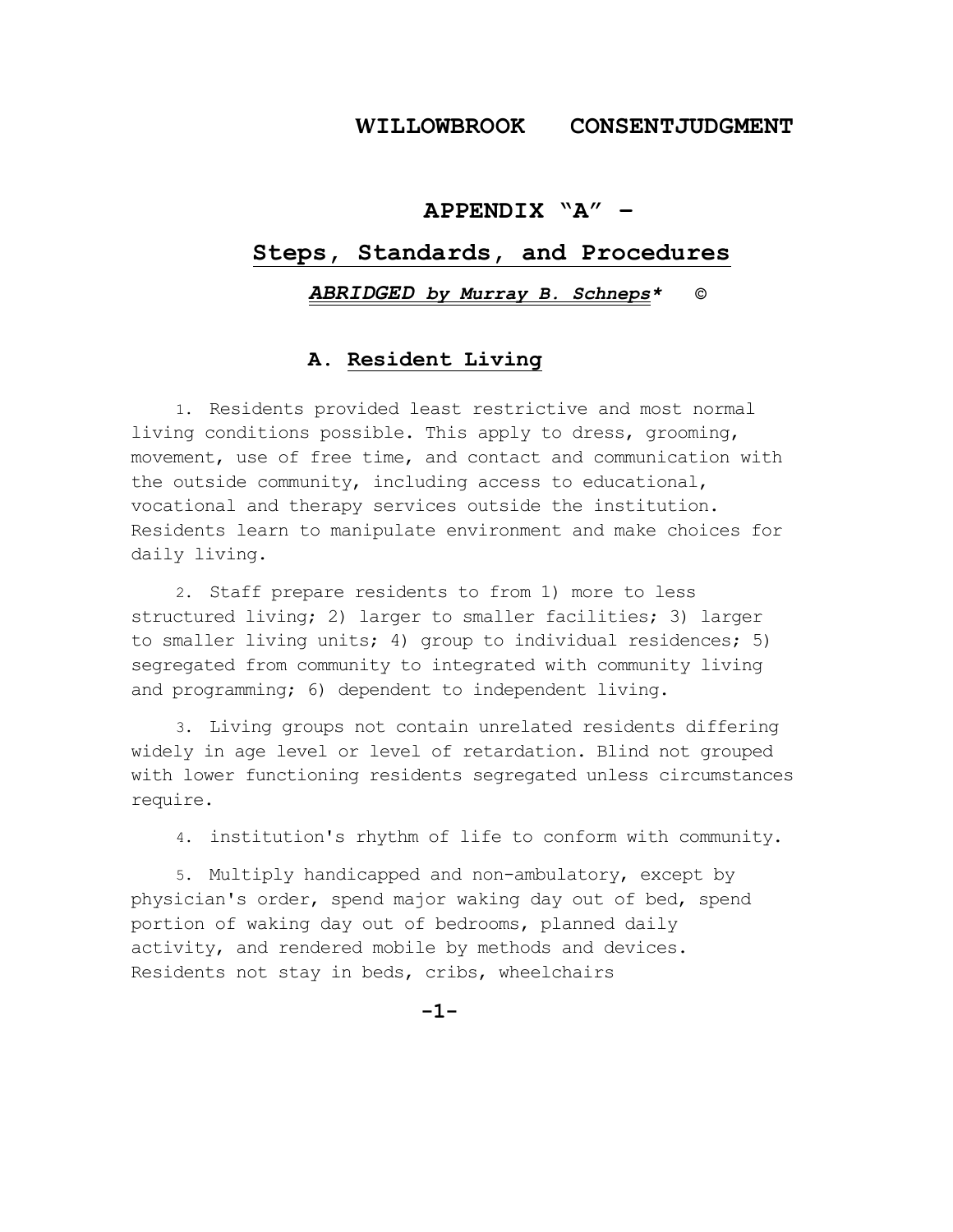or orthopedic carts all day long, except order physician, writing order more than four hours.

NO COMMENT

 7. Residents with clean, adequate and seasonally clothing, including shoes and coats, readily accessible for use*.* (C)lothing comparable in styles and quality with worn by persons of similar age and sex in community.

#### **B. Environment**

 1.Defendants afford residents privacy, dignity, comfort and sanitation. This include:

- − accessible, private, easily usable toilets and bathing facilities, specialized equipment for physically handicapped;
- − accessible and easily usable sinks and drinking facilities;
- − adequate toilet paper, soap, towels, linen and bedding;
- − training residents use of toilet facilities;
- − individual bed and dresser or storage place;
- − attractive, comfortable spacious living and sleeping areas;
- attractive normalizing furnishings and leisure equipment, reduce noise level;

 - normal temperatures and adequate ventilation;

6.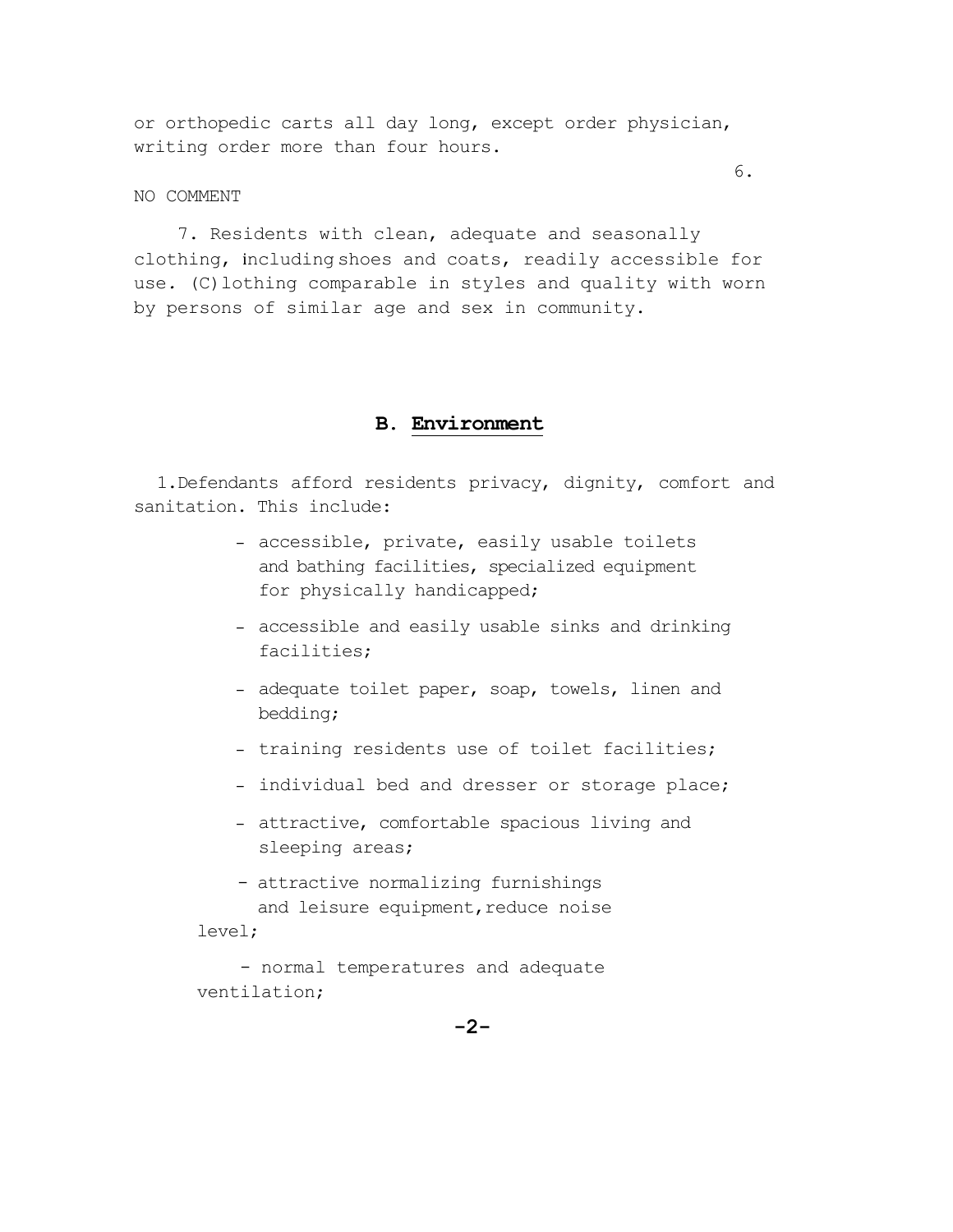- separate clean and dirty linen storage areas.

2. Living areas partitioned no more than eight residents in one unit. Programming and working areas quiet, designed and conducive to programming. Architectural barriers impede living and programming corrected or removed. Residents encouraged to decorate living areas.

3. Every building kept clean, odorless, and insectfree at all times, sufficient equipment as brooms, mops, etc., provided to housekeeping staff. In particular, lavatory areas cleaned as necessary every day, and bathtubs cleaned after bath.

4. Housekeeping staff and services to all living units every day both the day and evening shifts. Additional housekeeping employed.

5. Residents sit or be on the floor only for therapeutic reasons (i.e., physical therapy positioning). If on floor for play or other purposes, be on mats, a sufficient number provided so not crowded.

6. Residential life structured so residents wear and use glasses, hearing aids, crutches, braces, rolling walkers, and similar aids in living units, and residents who need aids provided with to use them.

7. Toys and equipment readily accessible during waking hours.

**-3-**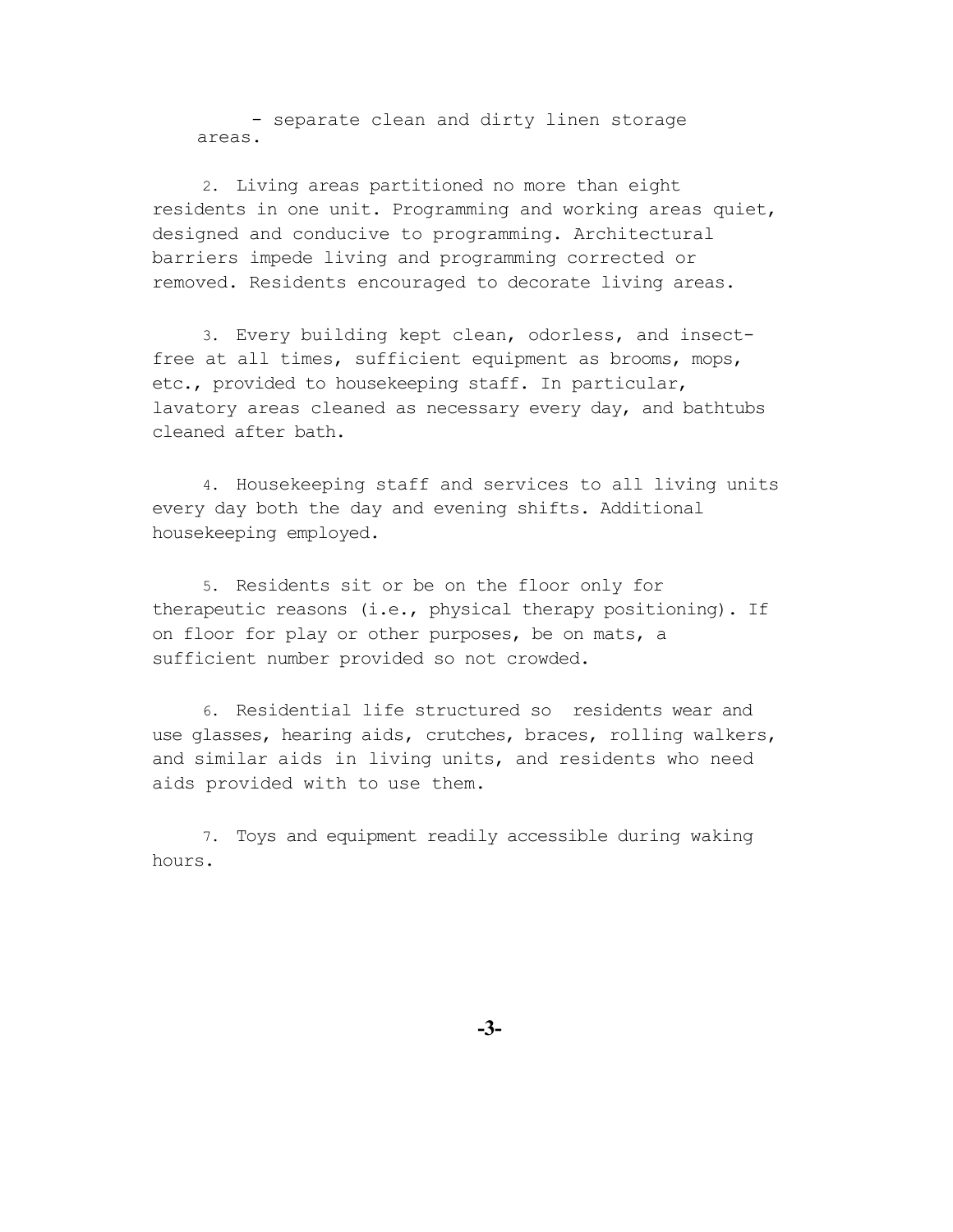# **C. Direct Care Staff, Mid-Level Supervisors & Clinical Staff**

 1. Each receive attention each day from direct care staff in living unit, direct care staff not perform routine housekeeping chores, except 3rd (night) shift.

2. NO COMMENTS

 3. Willowbrook employ and maintain sufficient therapy aides to ensure numbers present and on duty

 a) During hours residents awake

1) One for four for children, non-<br>ambulatory or multiply handicapped, receiving<br>intensive psychiatric care;

2) One for sixteen adult residents;

3)One for every receiving intensive behavior modification program; 4) One for six not covered above.

- b) During sleeping hours, average of one therapy aide every twelve residents on an institutional basis.
- 4. NO COMMENTS
- 5. NO COMMENTS
- 6. NO COMMENTS
- 7. NO COMMENTS

 8. Willowbrook maintain overall ratio of clinical staff to residents of 1 to 3, clinical staff include physicians, psychologists, dentists, nurses, teachers, physical therapists, social workers, speech and hearing therapists, recreation therapists, music therapists, unit chiefs, and team leaders.

9. Defendants begin steady progress towards ratios.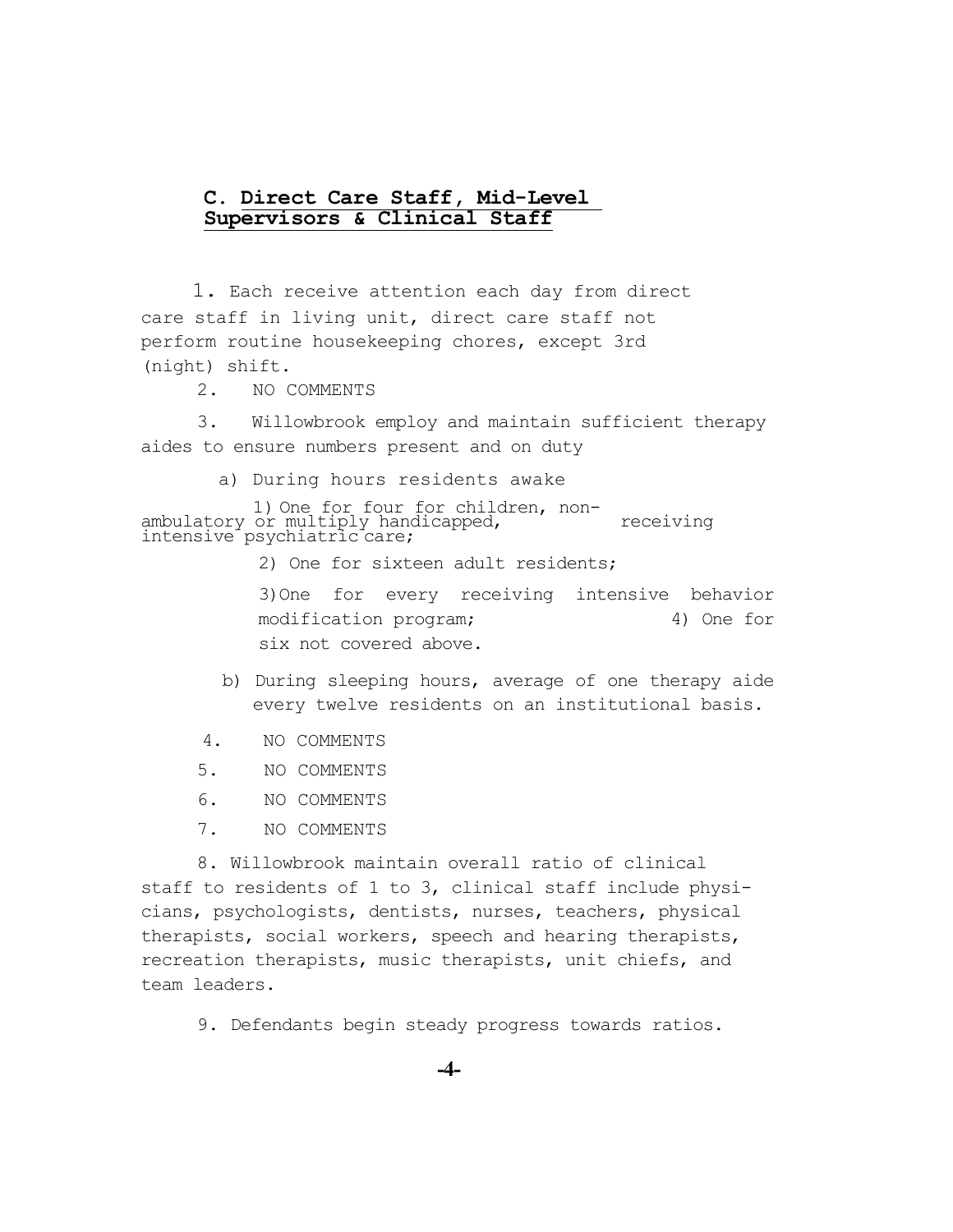#### **D. Programming and Evaluation**

1. Each plan of care, prepared and re-evaluated annually by interdisciplinary team. The plan include all education, speech, physical therapy or other plans required. The plan reviewed by team, quarterly.

2. Each plan describe specific needs, capabilities, program goals, short and long range objectives and timetables for attainment, provide six scheduled hours of program per weekday, designed to contribute achievement of objectives established, and each receive six hours of such program activity per weekday. In exceptional cases, fewer than six hours of program activity per weekday if physician certifies in writing medically harmful to resident. Such certification promptly to Professional Advisory Board for approval. The plan state criteria for releaseto less restrictive settings, including criteria and projected date for release, discharge, or transfer to a community placement, and programming necessary to achieve such release, discharge ortransfer.

3. A single member, identified in plan, responsible reviewing and supervising program progress, including toward community placement, and coordinating inputs and assignments professionals and disciplines. For each shift specific direct care designated responsibility for daily living and safety. Records listing employees and residents responsible. Such records to Review Panel and parents, relatives or guardians. Professional team members for training, supervising, evaluating therapy aides and direct care staff who implement part of the program.

4. Defendants, with plaintiffs, establish and submit to Review Panel mechanism for appeal

**-5-**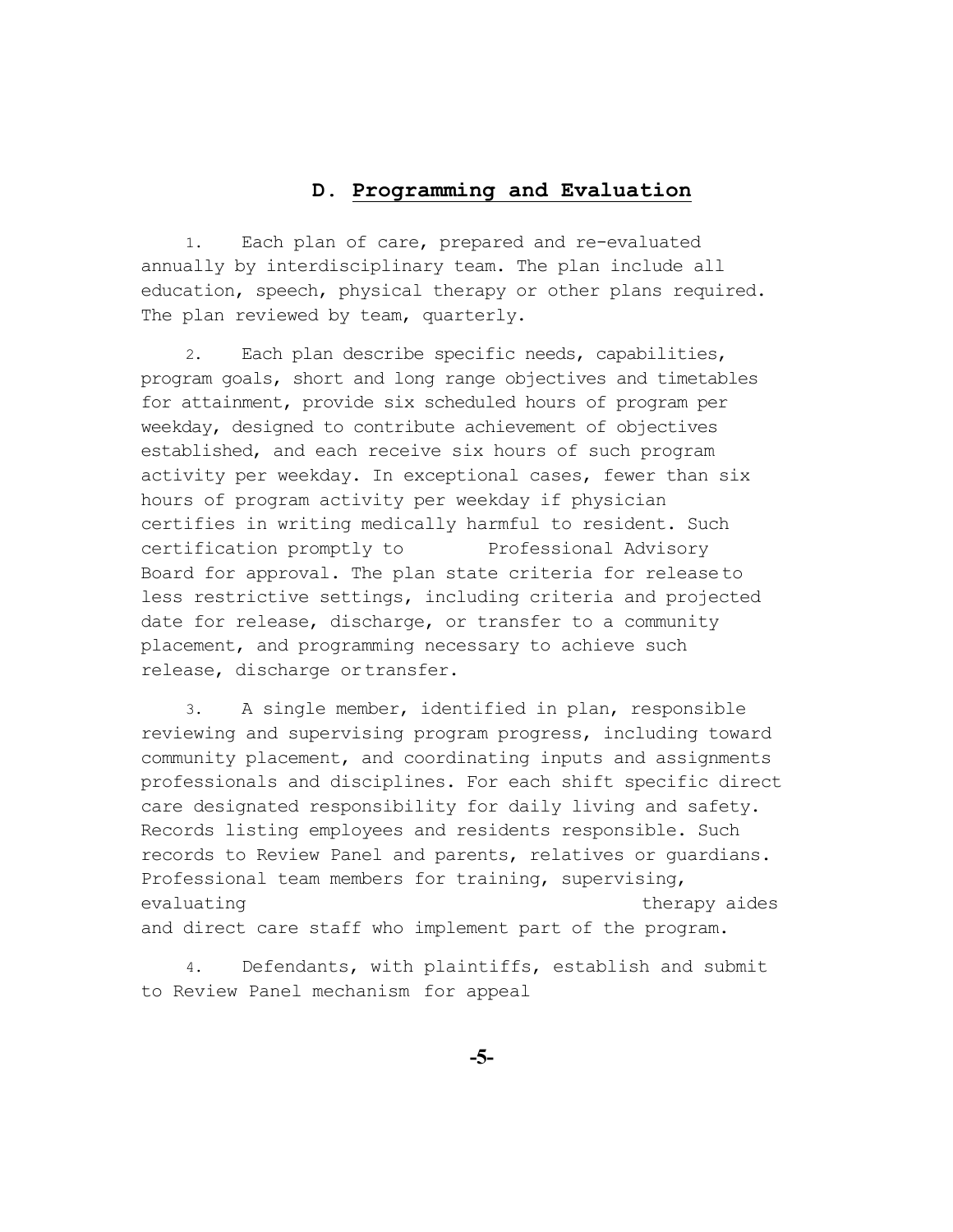when parents, (etc.)disagree with individual development plan.

5. Residents not back to living units from programming as punishment, and not withdrawn from any individual except part of approved behavior modification program. Programming regularly scheduled for day and evening shifts.

6. Parents, relatives and guardians kept informed quarterly of educational, vocational, and living skills, progress, and medical condition, and allowed access to resident's records, subject to objection of resident, who have access to his or her records.

#### **E. Personnel – Recruitment,Screening,**

#### **Training, Qualifications,Terminations**

1. Defendants recruit qualified staff, top level management and professionals, licensure, certification or qualifications suitable for practice or employment comparable in the community.

2. There be full staff or education and training to increase employees' skills. Within 60 days, defendants prepare and submit to Review Panel for evaluation and recommendation plan to improve Willowbrook's orientation and in-service programs.

 3.Personnel policies directed at best use of employees' skills and enhancement programming.

 4. All employees with direct care responsibilities be able communicate in English. Sufficient bilingual hired to serve Spanish-speaking residents.

**-6-**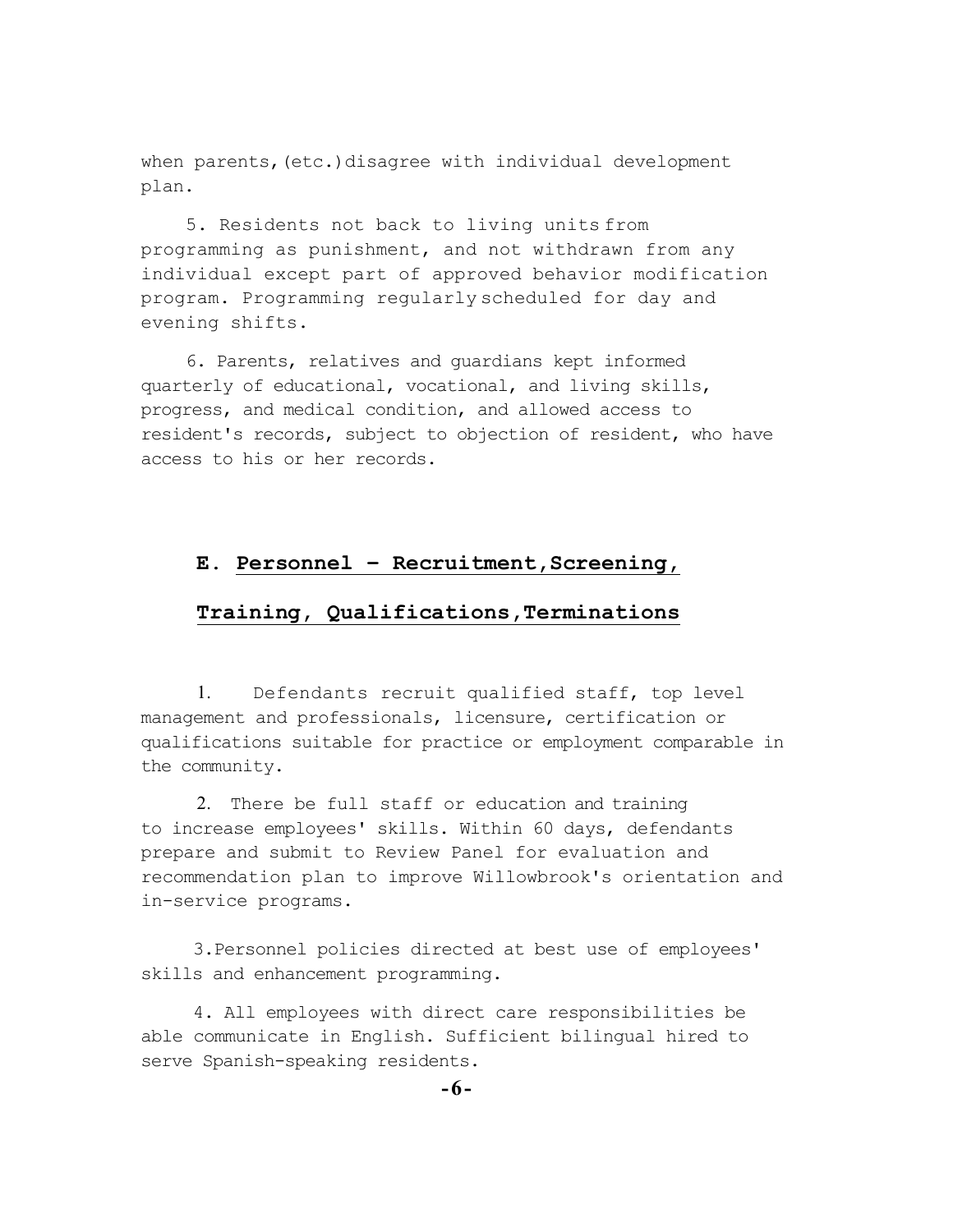5. Staff involved by administration in development and assessment of Willowbrook policies and programming.

6. Supervisors responsible for regular review and assessment of subordinates. The administration pursuing every procedure and requirement by law, regulation or contract, in termination or reassignment employees unsatisfactory.

7. When necessary to expedite recruitment or maintain staff, exceptions permitted under the Civil Service Law or other law utilized; defendants develop plan increasing length probationary period for grade 7 mental hygiene therapy aides [MHTAs], and seek, approval from Civil Service Commission.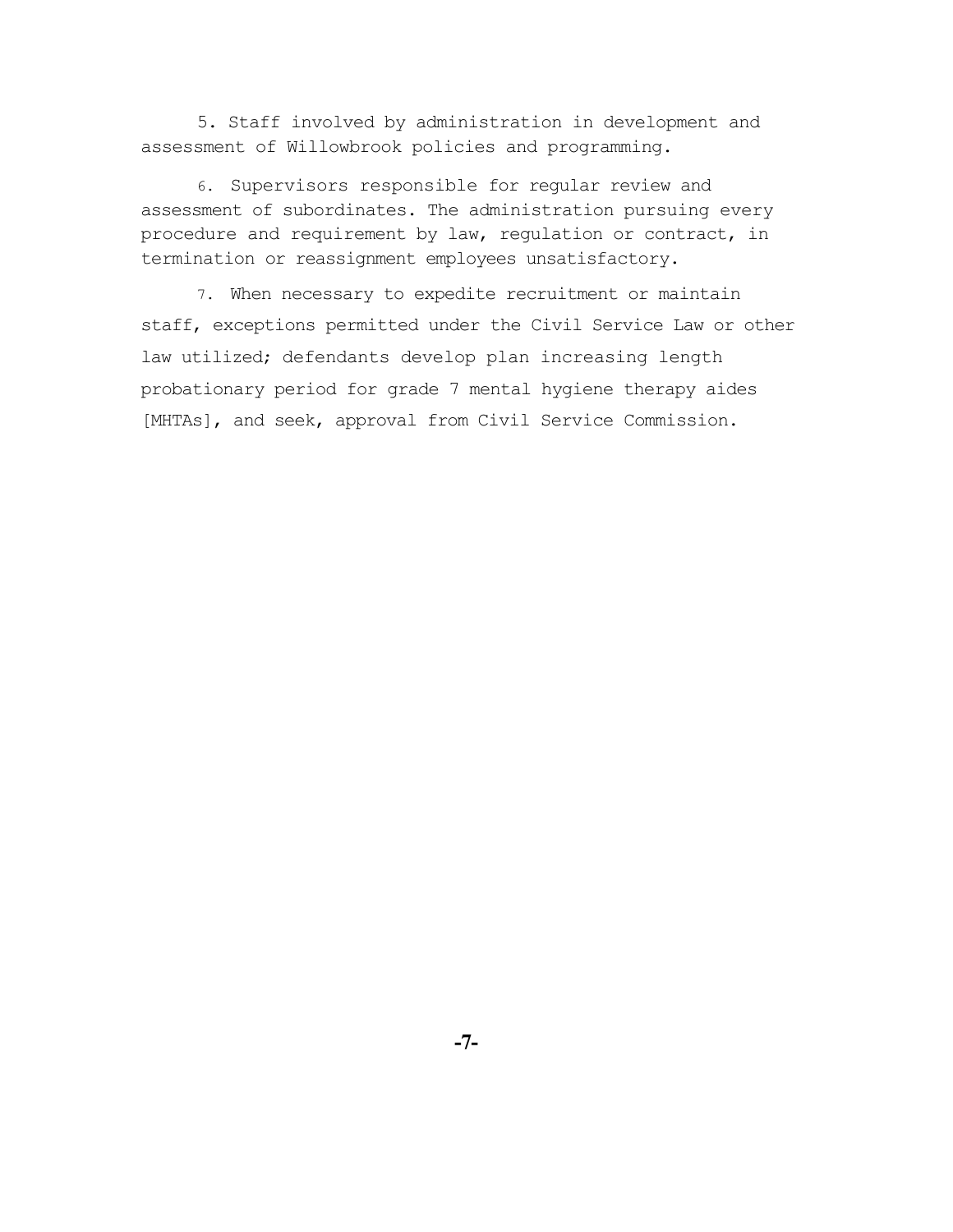#### **F. Education**

 1. The education philosophy all presumed capable of benefitting from education. Except over age 21 involved in six or more hours of appropriate, formal, daily programming, all provided full and suitable educational program, regardless chronological age, degree of retardation, disabilities or handicaps. No presumed incapable of educational development. Each in formal education program have individual education plan short and long term objectives. The education staff consult weekly basis.

 2. Educational services generally equivalent to special educational in New York City in terms of:

- a. Staff qualifications and competencies, training, and diagnostic or prescriptive teachers;
- b. Program hours per student;
- c. Nature, content and quality of programs;
- d. Curriculum guides, equipment, resource materials and diagnostic, testing, and screening.

 3. There sufficient teachers' aides, therapy aides and assistants to achieve one aide for each teacher, to assist staff.

 4. There no more than six residents in a class for severely and profoundly retarded residents, nine for moderately retarded residents, and twelve for mildly retarded residents. Generally, classes for school-age children shall be conducted for six hours per day. For this purpose, classes include lunch periods if used for training purposes, physical education, and similar non-academic programs of instruction. In exceptional cases, residents may receive fewer than six hours of educational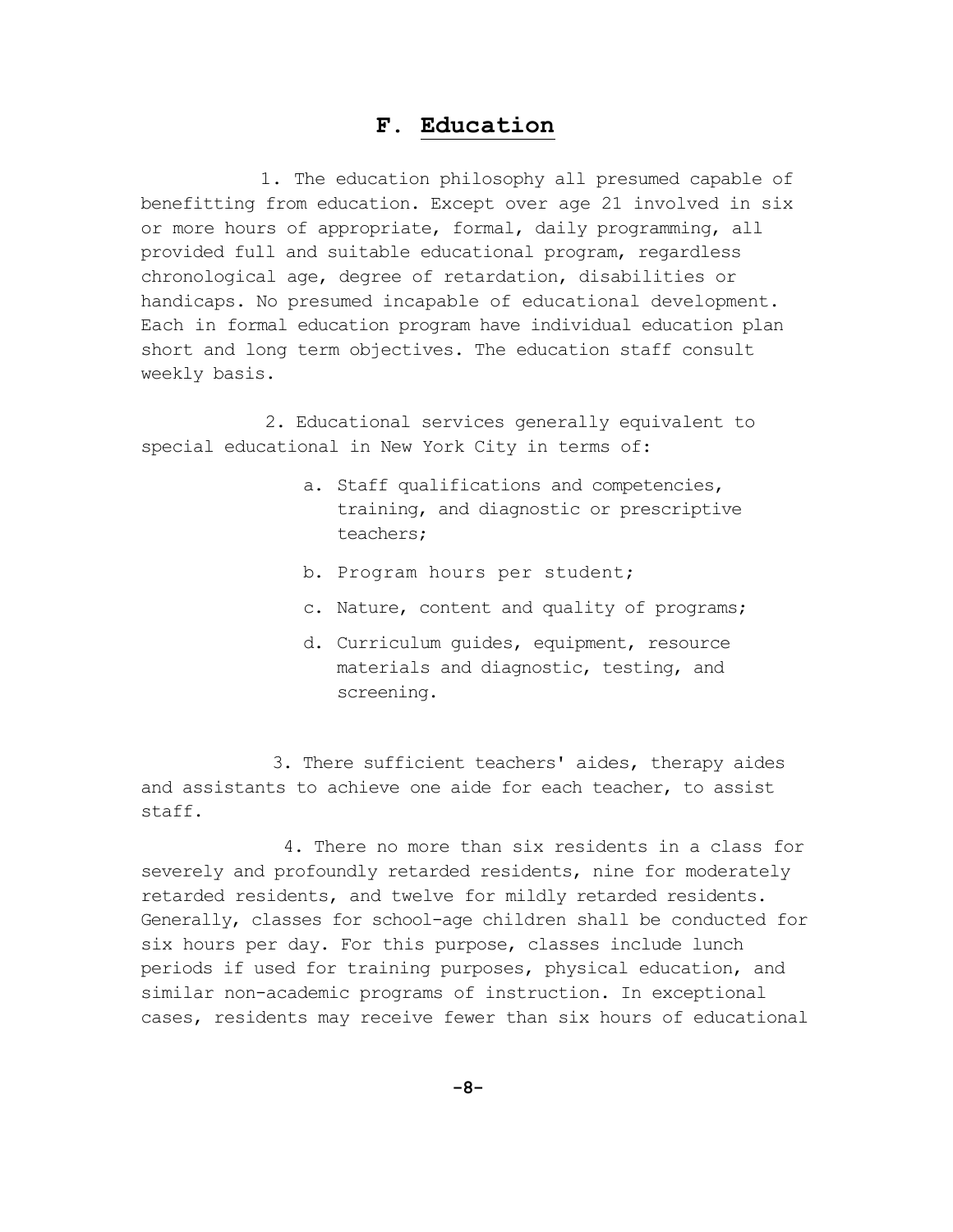activity per weekday if physician certifies in writing activity be medically harmful to the resident. Such certification shall promptly be submitted to the Professional Advisory Board for approval.

5. The Department and the Director seek and develop educational services in community for who are able to take advantage of such services.

6. Those with specialized needs, the blind, deaf and multiply handicapped, receive programs of special education and development designed to meet those needs, and special education staff shall receive specialized training for this purpose.

7. Toilet training not a prerequisite to receiving educational services.

 8. All necessary classroom materials and equipment on hand and re-ordered. Teachers 7.11 have major voice in what needed. All necessary diagnostic ordered immediately. Teachers trained to use equipment.

 9. Education on year-round to those require year-round educational services part of plan.

 10. Defendants advise New York City schools of number school-age Willowbrook being prepared for transfer to community, and supply a projected timetable for transfer to jurisdiction of schools.

 11. Sufficient bilingual/bicultural staff and instructional and testing materials provided to meet needs of residents from Spanish-speaking backgrounds.

-9-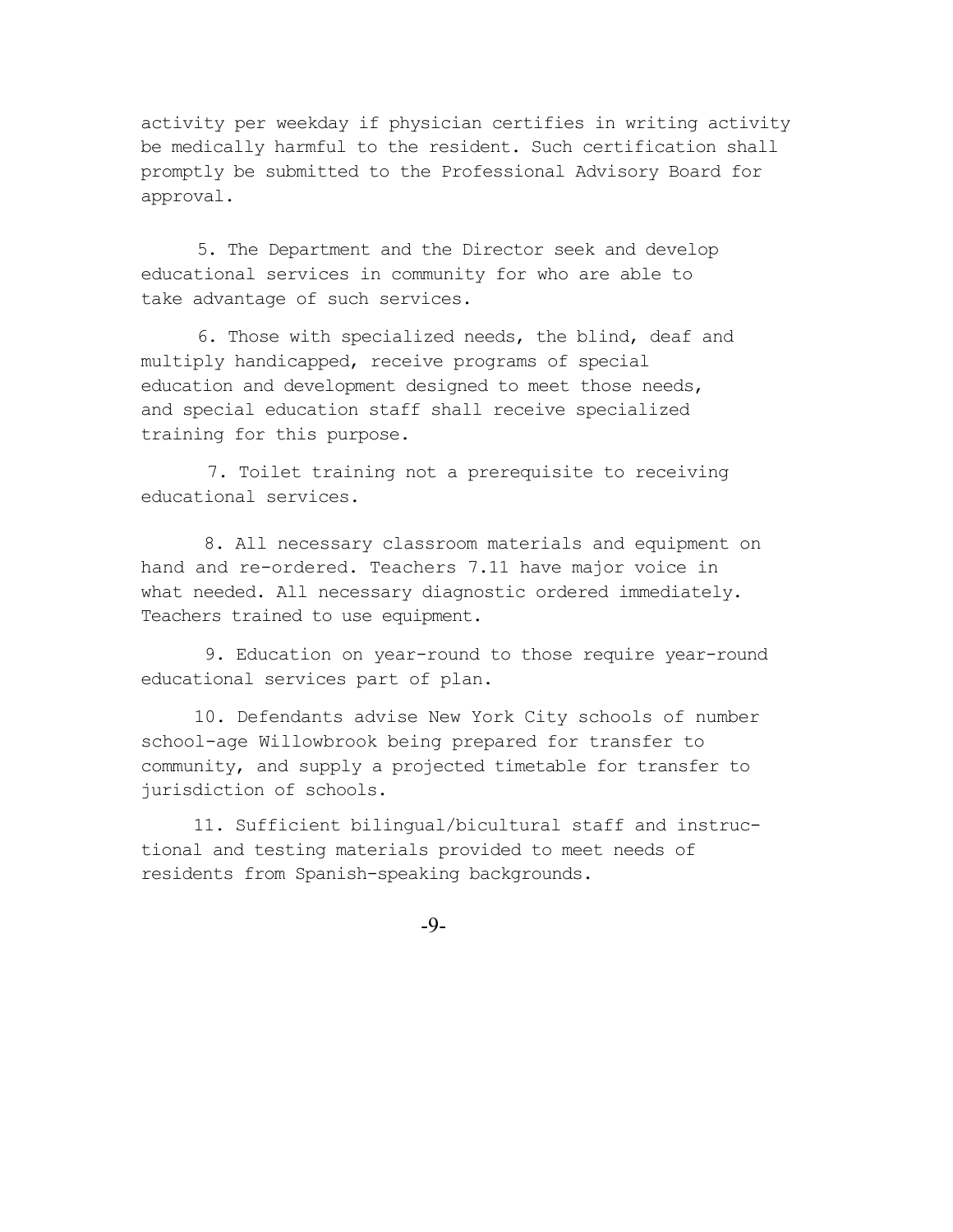#### **G. RECREATION**

1. There be recreational program meets needs of each, as set forth in development plan to design equipment, functional level, physical or visual handicap. There be enough rec. equipment to provide adequate rec. services to all. The rec. program conform to normal community recreation activities, in terms of equipment, age and sex grouping, facilities and surroundings.

 2. Unless medical order to contrary, two hours per day of recreation activities provided for each, and weather permitting, recreation take place outdoors.

 3. Recreation in small groups, except for activities as baseball or swimming, where larger numbers appropriate.

 4. Whenever possible, rec. activities in community. Additional vehicles provided to ensure adequate transportation for all, regardless of handicap.

5. There be at least one recreational therapist for 60 residents, assisted by rec. therapy aides. Rec. staff receive in-service training and conduct activities during day and evening. Additional supervised rec. and leisure activities be available weekends and holidays.

6. Rec. part of programming. A resident not considered receiving rec. programming because outdoors.

7. Library facilities be developed for use of residents.

 **-10-**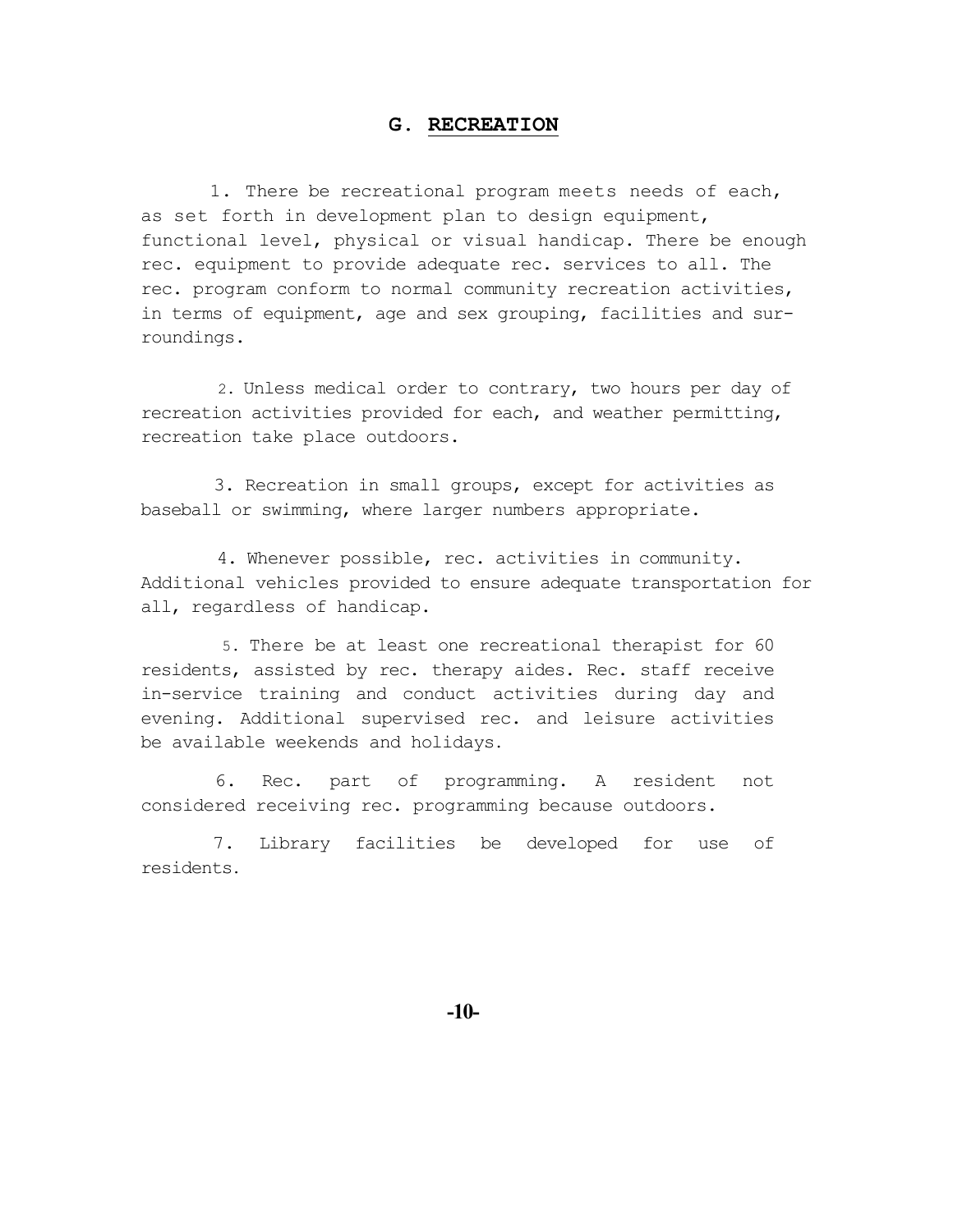#### **H. Food and Nutrition Services**

1. Consistent with capabilities and handicaps, residents taught to feed selves and fed hot and cold foods and beverages with regard personal hygiene, use utensils, appropriate food, dining room surroundings, meal schedules correspond community standards, no less than 30-45 minutes for each resident's meal; residents be taught eat in leisurely family style and choose quantities and items according tastes and preferences. Direct care be trained in and utilize proper feeding techniques.

 2. A nourishing, well-balanced, nutritionally diet provided; liquids at appropriate intervals during each meal, not just at end of meal. The food and nutrition needs met with Recommended Dietary Allowances of Food and Nutrition Board of National Research Council, adjusted for age, sex, activity, disability and special therapeutic needs. There be mechanism ensuring residents require special diets receive them.

 3. A medical order required if diet other than solid foods, fed in setting other than dining area, or fed in prone.

 4. There be sufficient competent personnel with experience in mental retardation, to instruct staff and fulfill objectives of food and nutrition services, including:

- Institution Food Administrator;
- Nutritionists and/or dieticians;
- Other food service personnel;
- Clerical personnel.

Every in preparation and serving food have food handler's permit or pending application.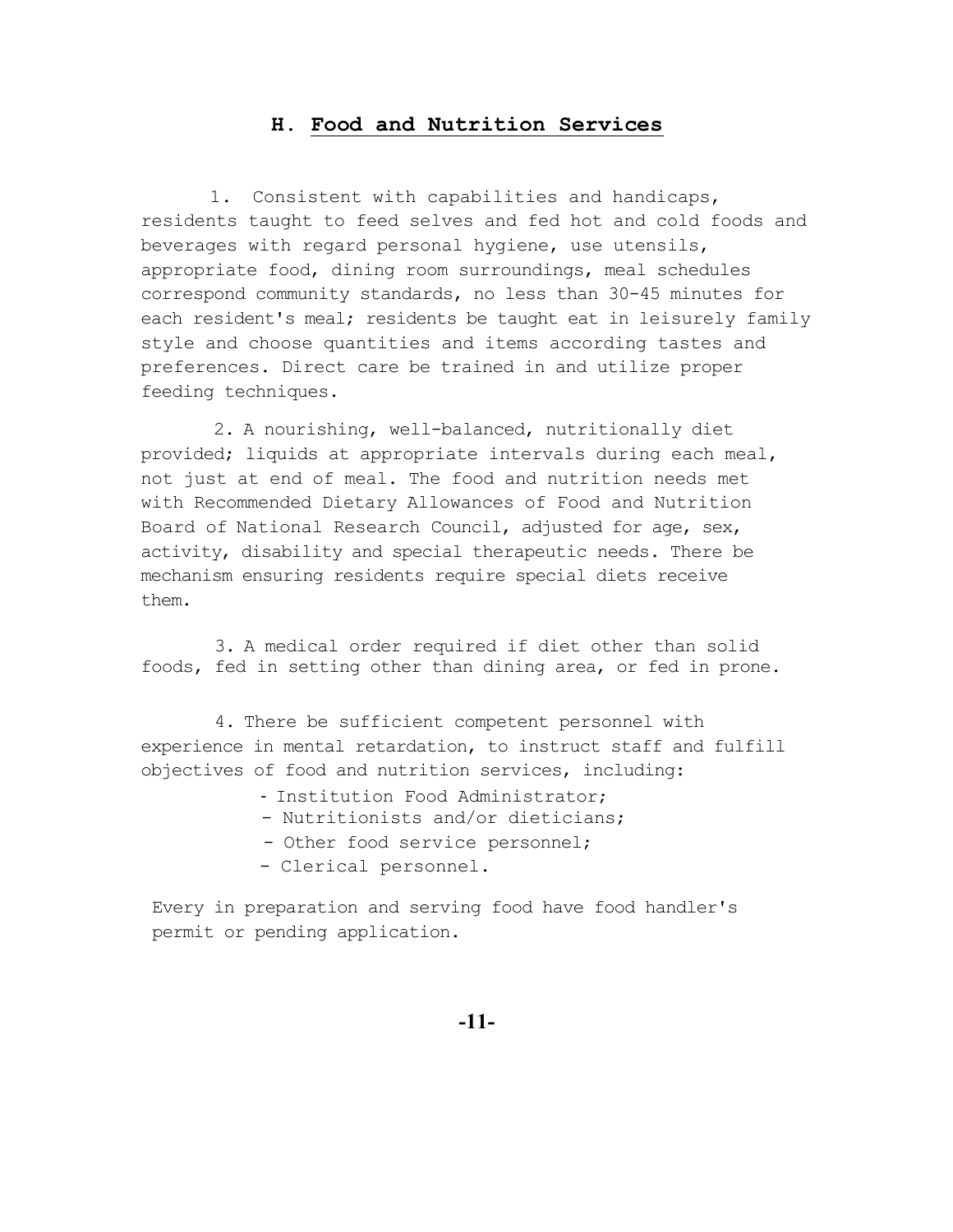5. Dining areas and food storage, pre., and distribution in compliance with state and local sanitation requirements. There be sufficient dishes and utensils for all be thoroughly cleaned between uses.

6. Food prepared that preserve nutritive value, served at normal temperatures, and protected from contamination.

7. Denial of a nutritional diet not used as punishment, or part of behavior modification program.

#### **I. Dental Services**

1. full range of necessary or appropriate dental services supplied by qualified professionals, include diagnosis, treatment, and annual examination and cleaning. Emergency treatment by a dentist 24-hour seven-day a week basis available. each provided with and taught to use toothpaste and own toothbrush, or, if incapable, brushing performed for resident by staff morning and evening.

 2. Specialized services available to all. Painkillers normally associated with dental work administered when needed.

**-12-**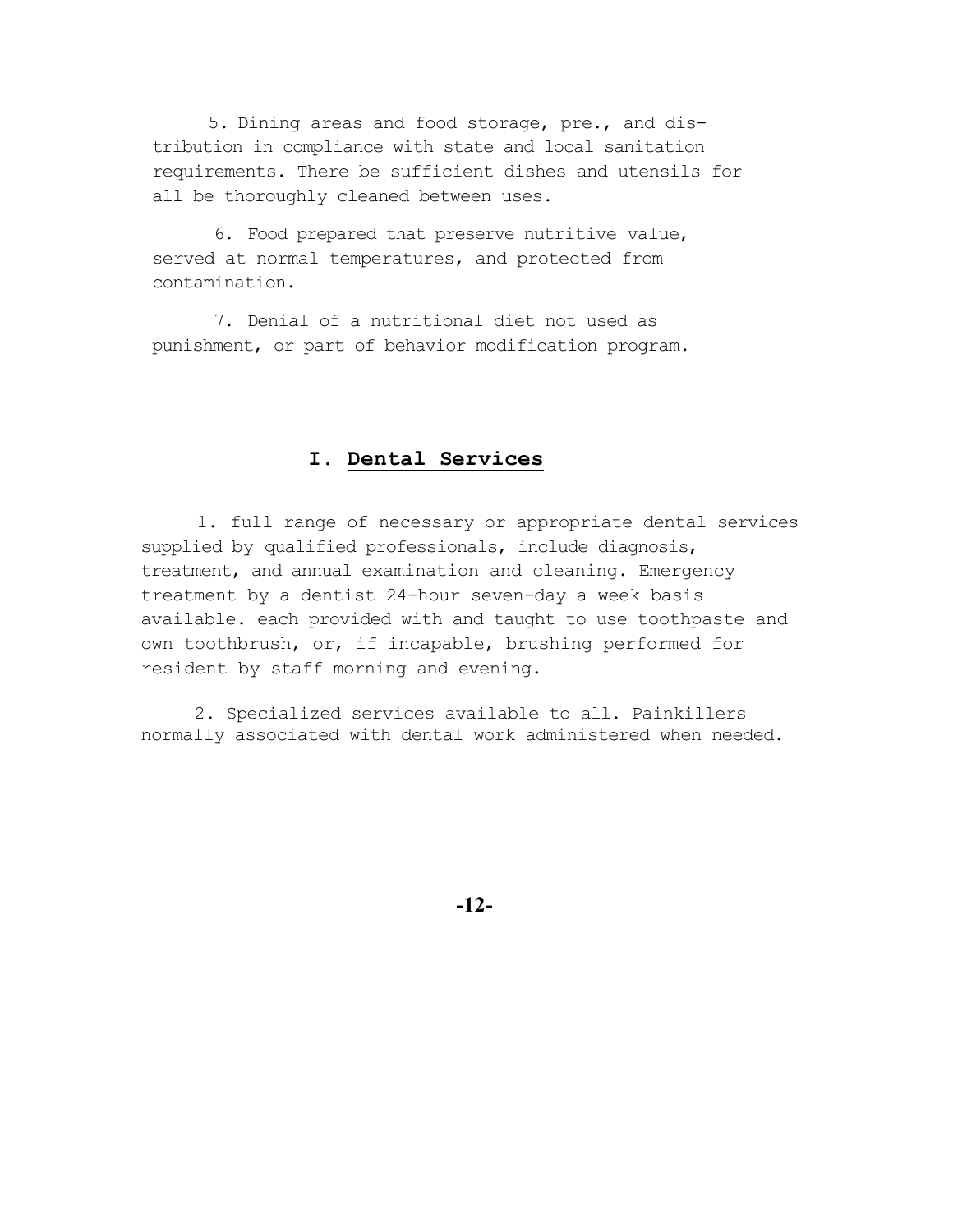#### **J. Psychological Services**

 1. at least annual psychological evaluations; evaluation, consultation, development plan preparation, therapy and behavior modification by qualified psychology staff and supporting personnel.

 2. All psychology staff other than M.A. or Ph.D. psychologists actively and regularly supervised by M.A. or Ph.D. psychologists.

#### **K. Physical Therapy Services**

 1. physical therapy services on regular basis (7 days a week) provided can benefit, including all cerebral palsy and all non-ambulatory residents, and include positioning, feeding programs, self-ambulation, intervention and activation.

 2. Sufficient numbers qualified staff to determine number of wheelchairs, braces, orthopedic shoes, walkers, crutches, positioning equipment, bolsters, helmets, adaptive chairs, etc., that needed. Such equipment be ordered and/or constructed quickly as possible. Carpenters employed to make adaptive equipment, tailored to the needs.

 3. There be immediate physical therapy follow-up who undergone orthopedic surgery.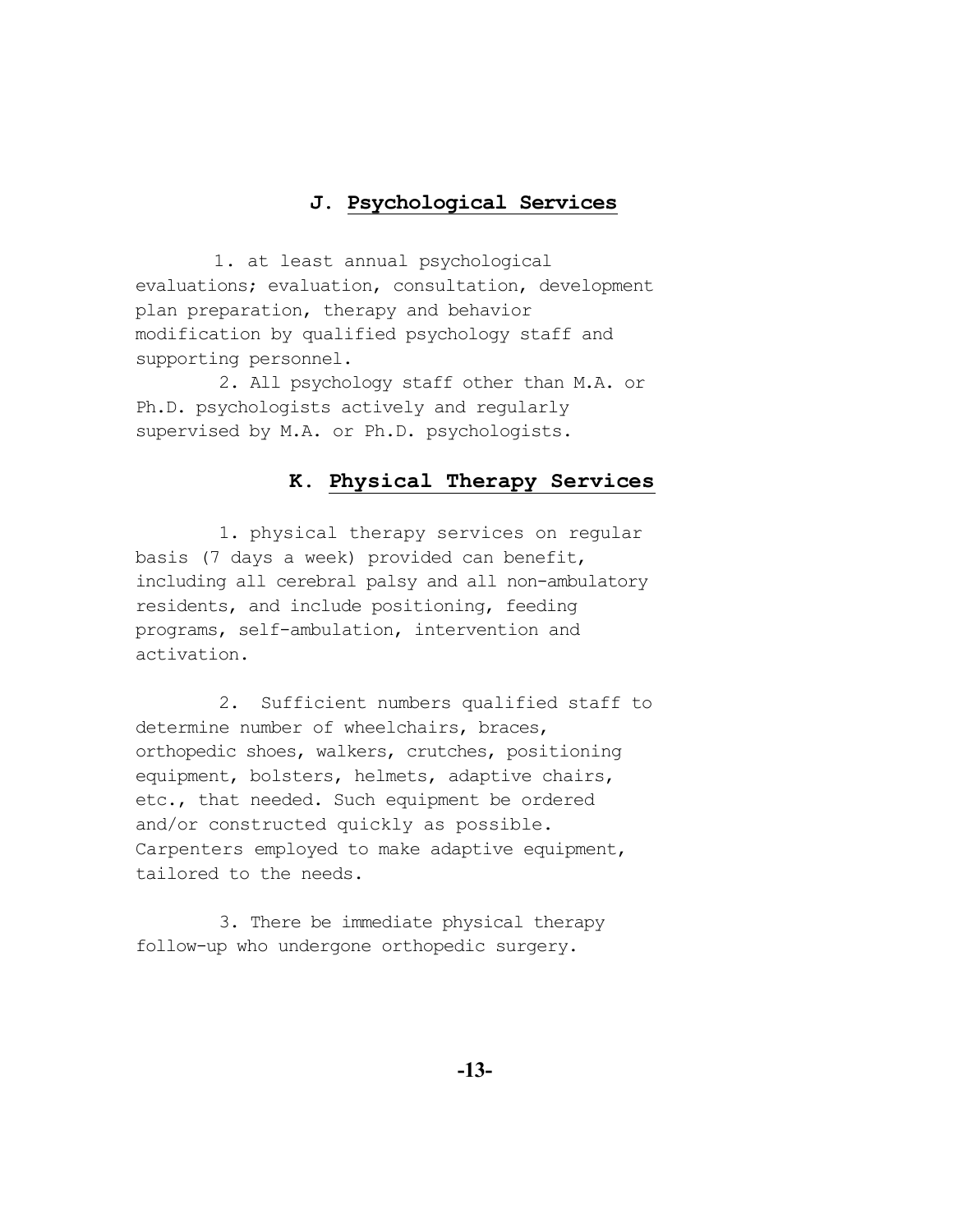### **L. Speech Pathology and Audiology Services**

 1. The purpose speech pathology and audiology to improve the verbal or non-verbal communication skills of all. For this, presumed all benefit from services. Speech pathology and audiology services provided to all. Speech therapy integrated with educational program.

 2. there sufficient appropriately qualified staff and supporting personnel to carry out speech pathology and audiology services. Staff assume independent responsibilities shall possess educational and experience qualifications required.

 3. annual evaluation include audiometric test by audiologist, and by speech therapist. Sufficient audiometers for testing, conditioning and therapy, and all speech therapists and specialists develop plan for each after evaluation. Testing diagnostic and include speech and language evaluation. speech therapist develop plan for each after evaluation.

 4. Speech therapists teach parents and relatives to stimulate language.

 5. Residents who require hearing aids to wear as recommends.

 6. Speech therapists consult with physicians if surgery appropriate.

 7. Speech therapists' recommendations to ENT, dental referrals and programming considered by the team.

 8. Where appropriate, deaf be taught sign language.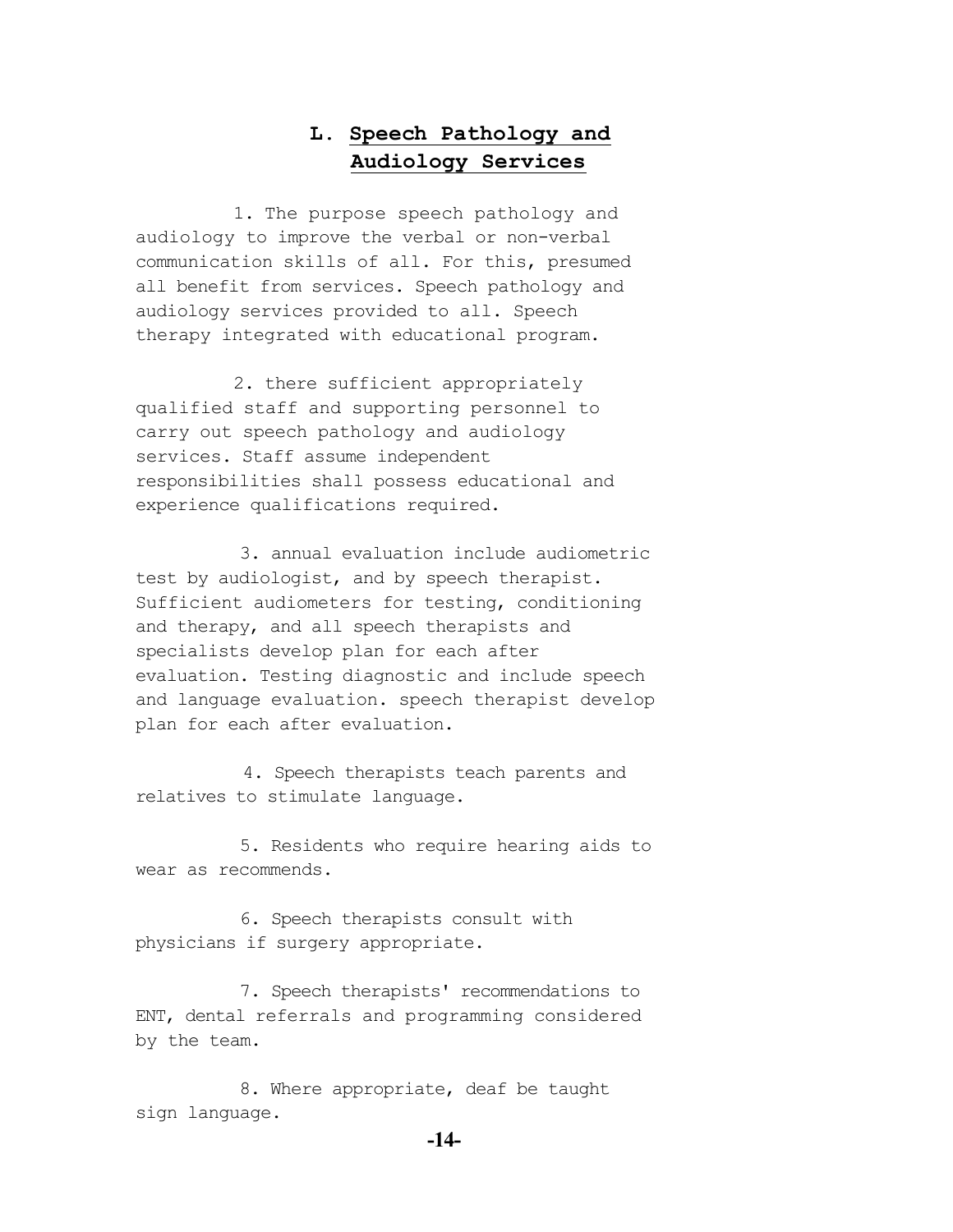#### **M. Medical and Nursing Services**

 1. Willowbrook comprehensive program of health services provides quality, continuity and accessibility of care. Each at least annually a comprehensive medical examination. A full range preventive, acute, and specialized medical services and resources as needed; services and diagnosis closely coordinated with development plan.

 2. Residents not requiring medical or nursing care not kept in infirmary for personal safety, discipline, or any other reason.

 3. Adequate provision for direct-care supervision isolated with contagious diseases. Such isolation only upon written order of physician after personal examination; order valid 10 days, renewals not employed excessively. No resident remain in isolation more than 30 days without contemporaneous written approval of Director for each 30 day period. Isolation of a resident alone in locked room, living unit or area deemed seclusion, and prohibited.

 4. All residents in the infirmary more than 5 days receive same amount and kind of programming would otherwise receive, unless written order of physician certifies programming would medically harmful.

 5. A full-scale immunization program established so receive all necessary immunizations within 3 months after the date of this judgment and as often thereafter.

 6. Arrangements to increase and improve ambulance services so ambulances always available when requested respond rapidly (within fifteen minutes) to emergency calls. To extent this met by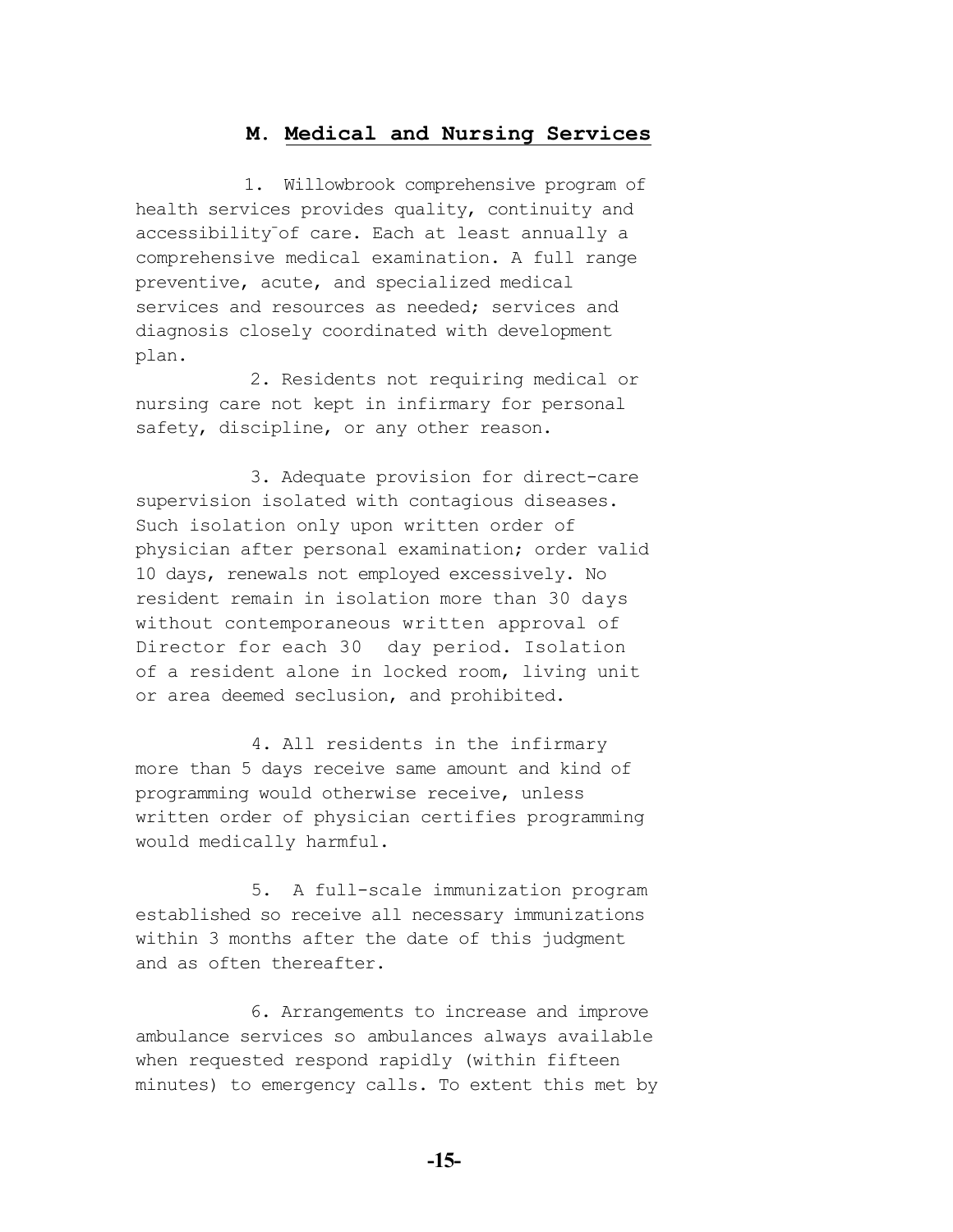personnel employed at Willowbrook, meet same standards required for public or private ambulance personnel in the geographical area. There be training sessions for direct care on identification and treatment medical problems, with emphasis on seizure control, aspiration, prevention of bed sores, etc.

7. Physicians' schedules include adequate provision for medical coverage, on a 24-hour, seven-day-a-week basis. In particular, additional and adequate physicians, no event less than two, scheduled present on duty during early morning, breakfast, and dinner periods, and during third (night) shift.

 8. Willowbrook maintain contract for acute, medical, care with accredited hospitals.

 9. The comprehensive medical evaluations evaluation of comprehensive eye examinations. An adequate number optometrists and ophthalmologists employed or retained to ensure every receives eye examinations. Glasses provided when indicated and replaced if broken.

10.Defendants employ or contract fulltime services of ENT physician, and one neurologist or other physician with specialized training in diagnosis, treatment and control of seizures not assigned for a building, or other responsibility.

11. Nurses part of care service team. Residents provided with nursing services shall include.

a. Provision of skilled nursing; and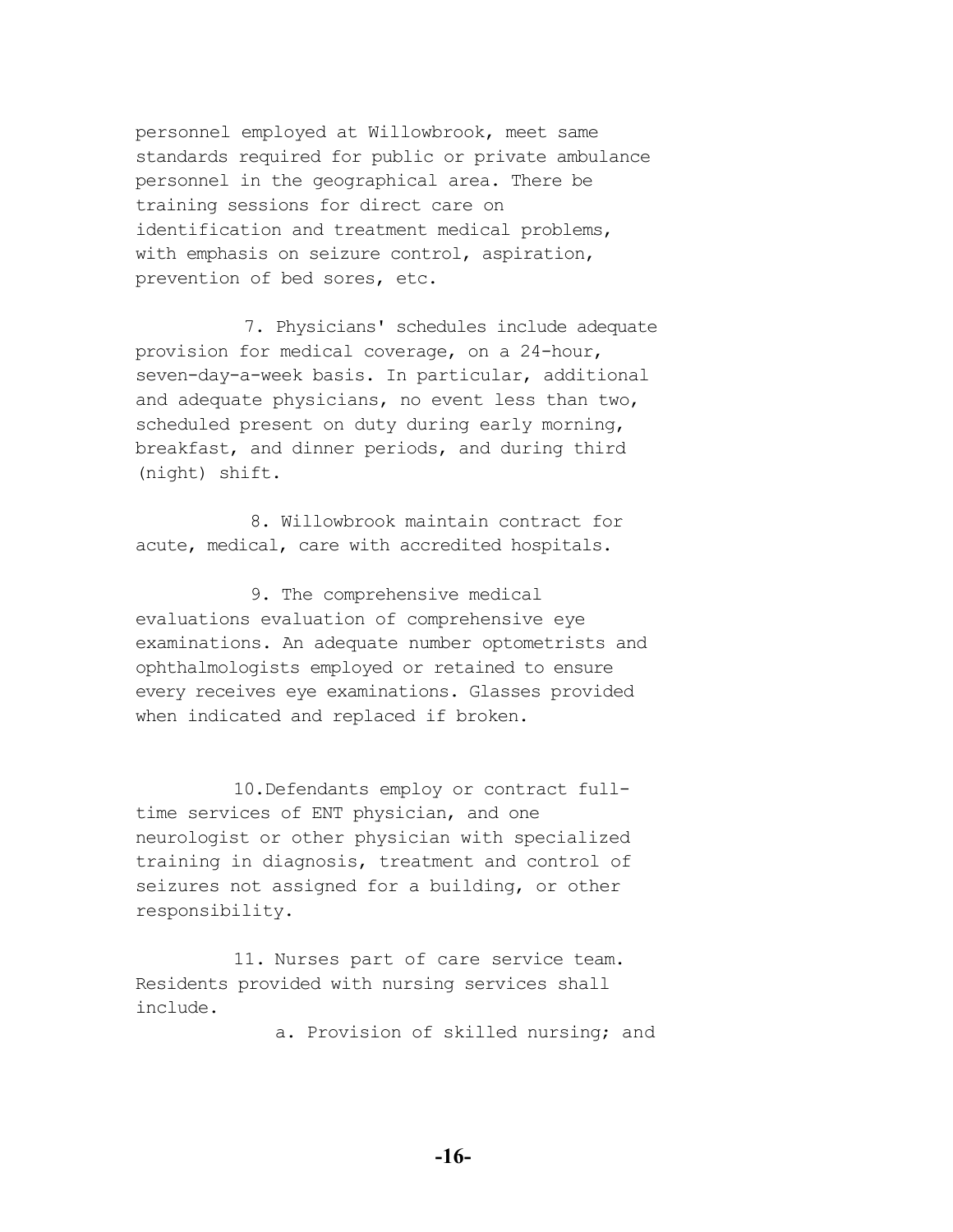- b. Control of communicable diseases and infections through
	- (1) NO COMMENT
	- (2) NO COMMENT
	- (3) NO COMMENT

 12. Defendants request conduct public health inspection, and all required to meet health codes implemented immediately.

#### **N. Restraints and Abuses**

 1. Mistreatment, neglect or abuse in any form prohibited; use of all forms restraint eliminated. Physical restraints only absolutely necessary to prevent seriously injuring self or others. Restraints never as punishment, convenience, or substitute for programs; restraints only if alternative techniques failed (documented in records) and only if restraints impose least possible restriction consistent with purposes. Willowbrook have written policy defining (1) use of restraints, (2) professionals who may use, and (3) mechanism for monitoring and controlling use*.*

 2. Only professionals designated by Director may order restraints. Such orders in writing and not for over 12 hours. A resident in restraint checked every 30 minutes by staff trained and written record of checks kept.

 3. Mechanical restraints for minimum discomfort and not cause injury. Opportunity for motion and exercise not less than ten minutes each-two hours in restraint.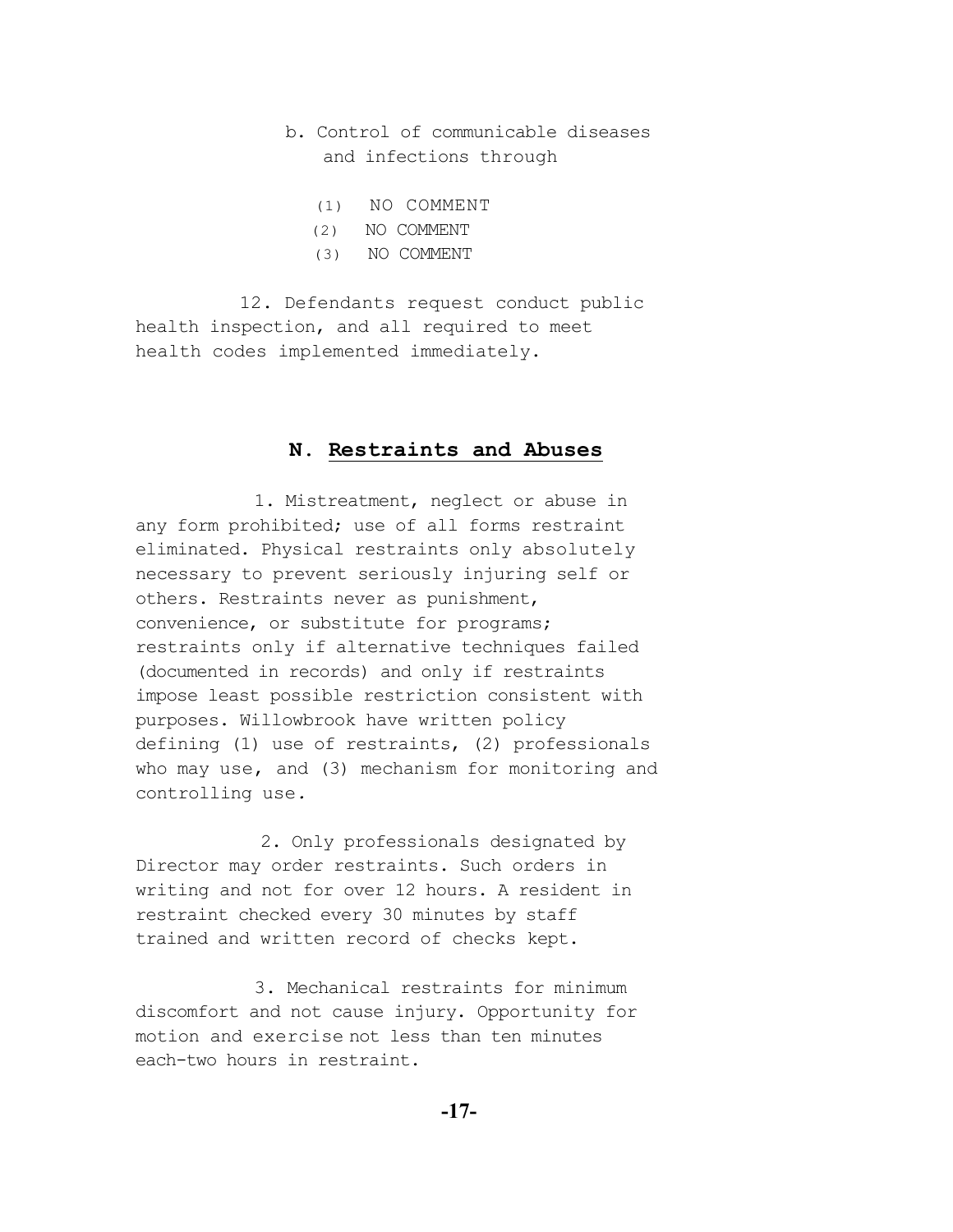4. The use and duration restraints, mittens, tying devices, camisole and restraint shirts, documented daily reports to Director by professionals ordering.

 5. Strait jackets never used, nor tied, spreadeagled, to a bed, or subjected to corporal punishment, degradation, or seclusion, defined as placing resident alone in a locked room, living' unit which leave at will.

 6. Alleged instances of mistreatment, neglect or abuse reported immediately to Director, and written report thoroughly and promptly investigated. Such written reports available to Consumer Advisory Board and Professional Advisory Board.

 7.Parents, relatives or guardians notified in writing when restraints used.

#### **O. Labor**

 1. Institution Maintenance: No resident to perform labor involves operation and maintenance or under contract with outside organization. Privileges or release from institution not conditioned upon performance of labor covered by this provision. Residents may voluntarily engage in such labor if compensated with applicable minimum wage laws. No resident regularly in care, feeding, clothing, training, or supervision of residents.

2. Training Tasks and Labor: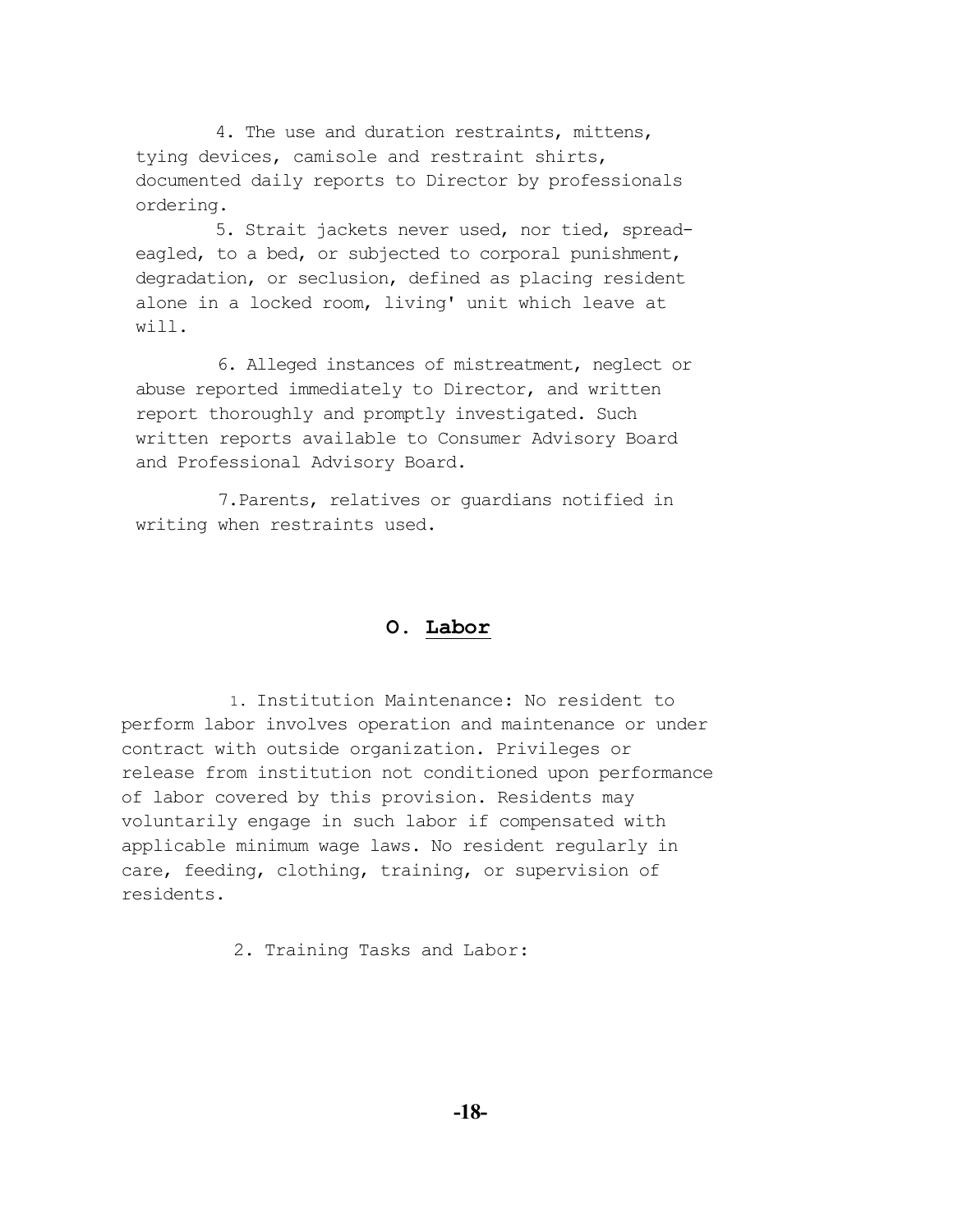- (A). Residents required perform vocational training tasks not involve operation and maintenance of institution, subject to presumption assignment longer 4 months not training task, provided the specific task or change in assignment is:
	- *(i)* An integrated part of development plan and approved a program activity by a professional supervising resident's program; and
	- *(ii)*Supervised by staff member; and
	- *(iii)* Compensated with applicable minimum wage laws.
- B). Residents may voluntarily engage habilitative labor during non-program hours for which institution otherwise have to pay an employee.

 3. Personal housekeeping: Residents may be required to perform tasks of personal housekeeping such as making one's own bed.

 4. If defendants bill residents for costs of care, treatment and maintenance, the total amounts billed shall not exceed 50% of total amounts received by residents pursuant.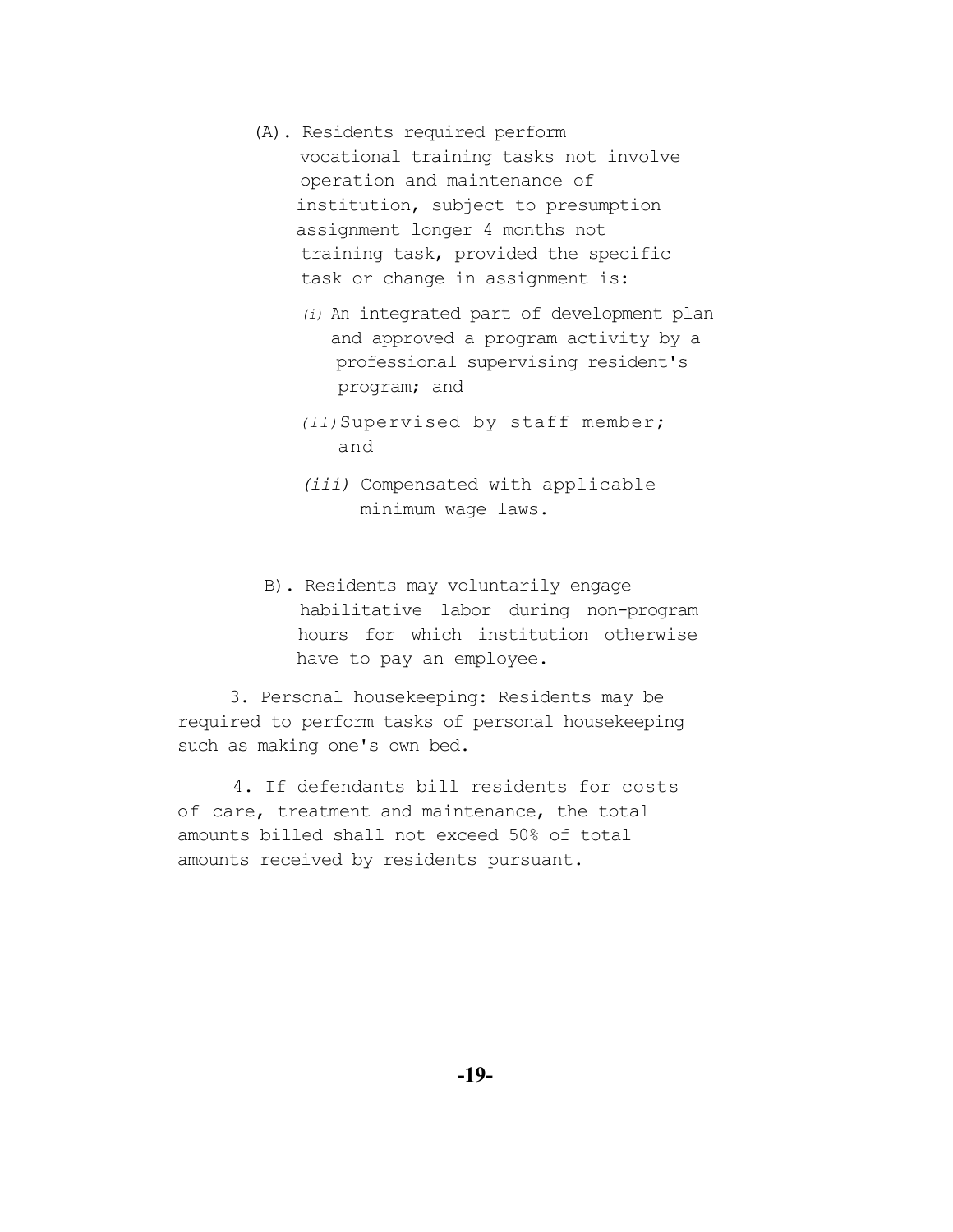# **P. Behavior Modification, Research and Hazardous Experimental Treatment**

1. Residents who require services for psychiatric or emotional problems treated in living units or small residential groups within a living unit of no more than four residents. Defendants prepare and submit to plaintiffs' counsel for approval plan incorporating due process standards and procedures to precede transfer to specialized psychiatric unit, or retention therein.

2. The use of aversive conditioning permitted only after positive reinforcement procedures and other less drastic alternatives explored and approval obtained:

> A. from resident, capable giving informed consent, or

 B. from parent, relative or guardian if resident cannot give informed consent and parent, relative or guardian can give informed consent, and

 C. from three person special committee on aversive conditioning, designated by Director, include one designee from the Consumer Advisory Board and Professional Advisory Board.

Deputy Commissioner, and the New York City Regional. Director be advised when decision reached and approved to utilize aversive conditioning. Aversive conditioning techniques under supervision of and in presence of psychiatrist or psychologist licensed in the State of New York had proper training in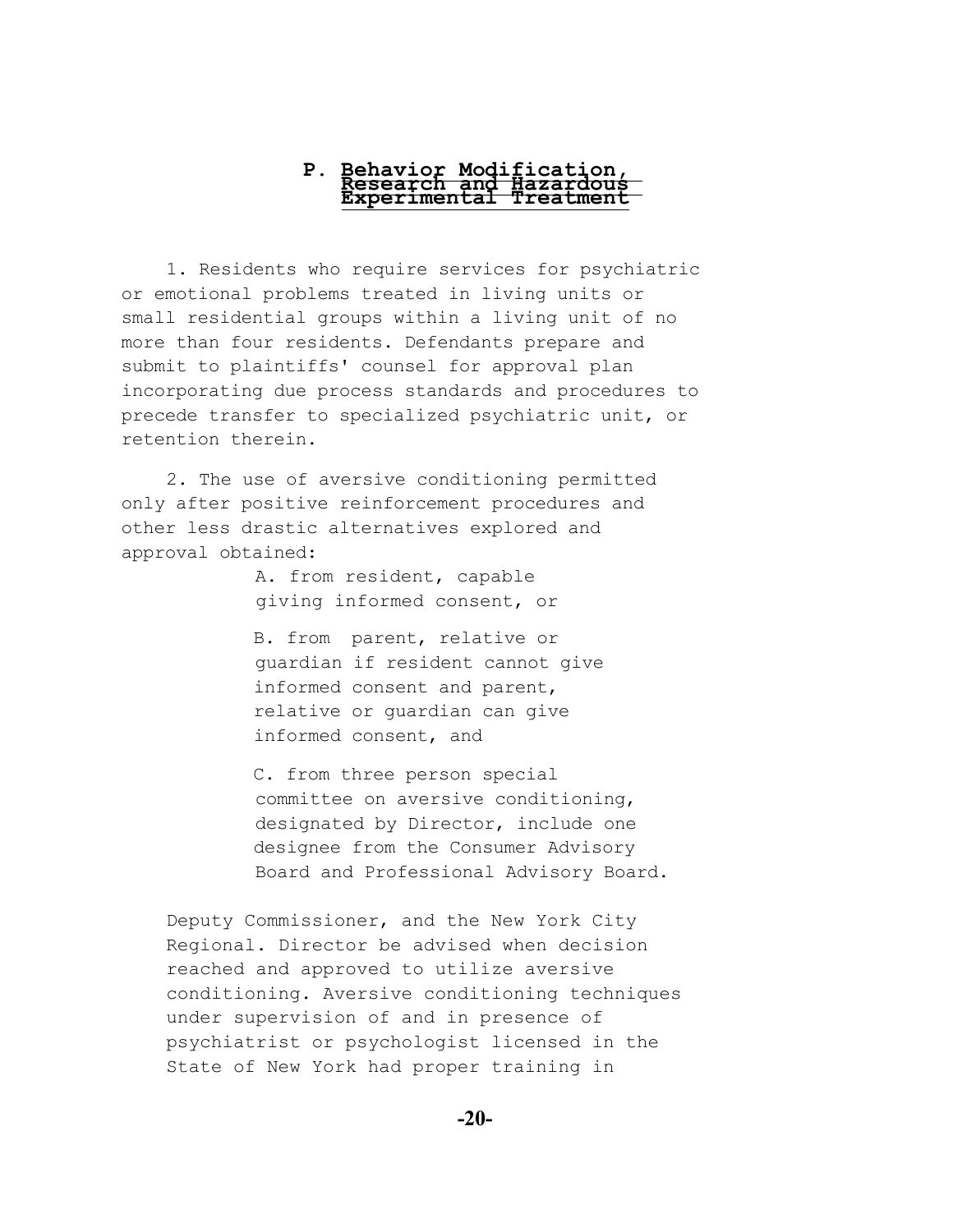techniques, and authorized by Director to conduct aversive conditioning.

3. Behavioral research or experimentation conducted only after approval obtained as set forth in paragraph  $2(A) - (C)$  above.

4. Because of necessity to concentrate on basic programmatic needs and history of experimentation, no physically intrusive, Chemical, or bio-medical research or experimentation shall be performed at Willowbrook or upon members of plaintiff class. This recognizes possibility such research or experimentation, may be appropriate for persons-who not members of class.

#### **Q. Medication**

1. No prescription except order of physician. Orders be confirmed in writing by physician.

2. Notation of medication kept in medical records. At least weekly attending physician review drug regimen of each. All prescriptions with termination date not exceed 30 days. chief medical or pharmacological provide annual statement of volume and frequency of drugs administered, by type and condition of resident.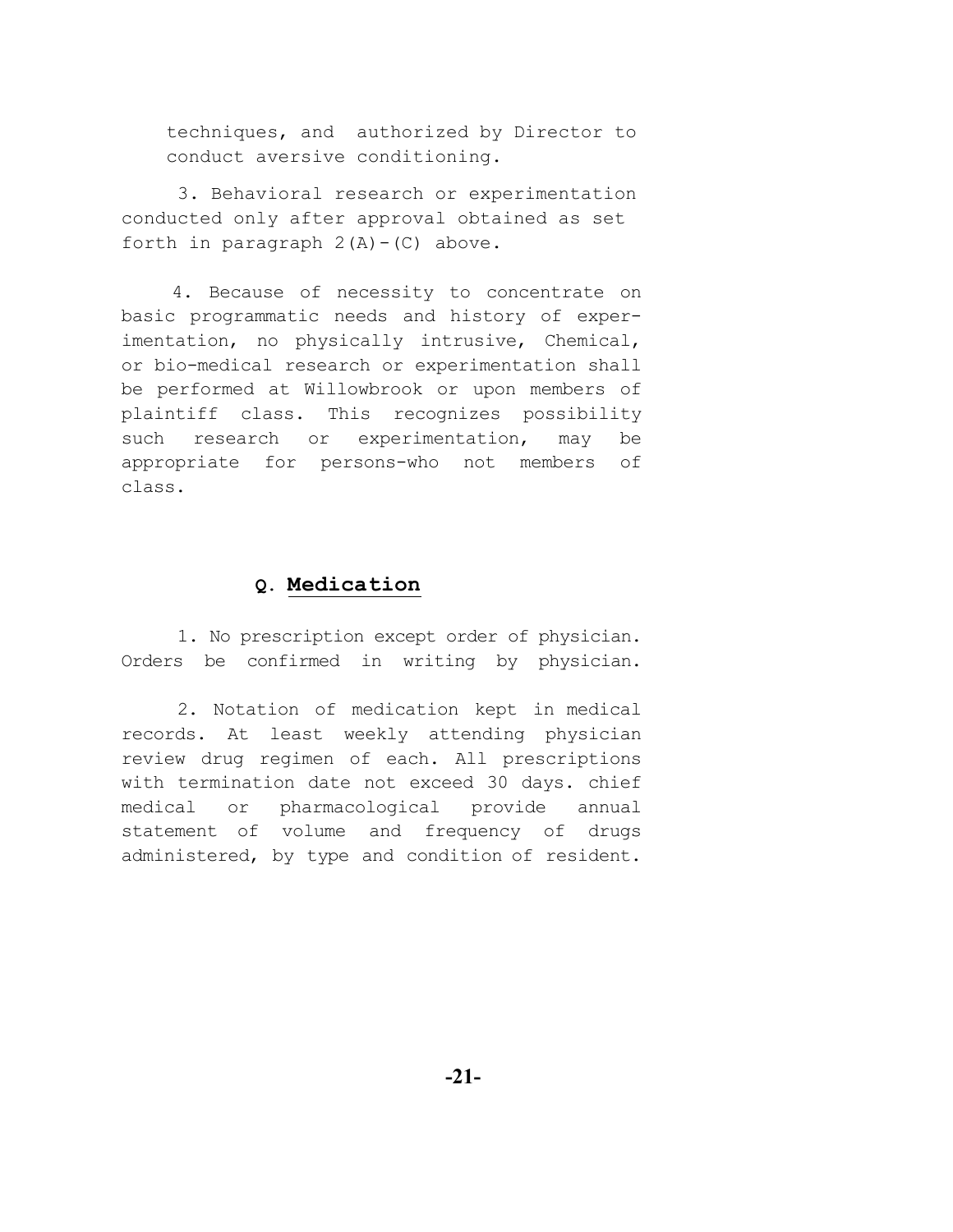3. Residents free unnecessary or excessive medication. The resident's records state of psychoactive medication. When dosages psychoactive medications changed or other prescribed, notation made in record concerning effect of new medication or dosages and behavior changes.

4.Medication not as punishment, convenience of staff, substitute for program, or in quantities that interfere with program.

5.Pharmacy directed by professionally competent and licensed pharmacist. pharmacist graduate of school of pharmacy accredited by American Council on Pharmaceutical Education. officials may hire pharmacist or pharmacists fulltime or contract.

 6. Whether fulltime or contract basis, pharmacist duties include but not limited to the following:

- a. Receiving original, or direct copy, physician's order;
- b. Reviewing drug regimen, changes, for adverse reactions, allergies, interactions, contra indications, rationality,and laboratory test modifications, and advising physician of recommended changes, with reasons and with alternate drug regimen;
- c. Maintaining individual record all medications dispensed, quantities and frequency of refills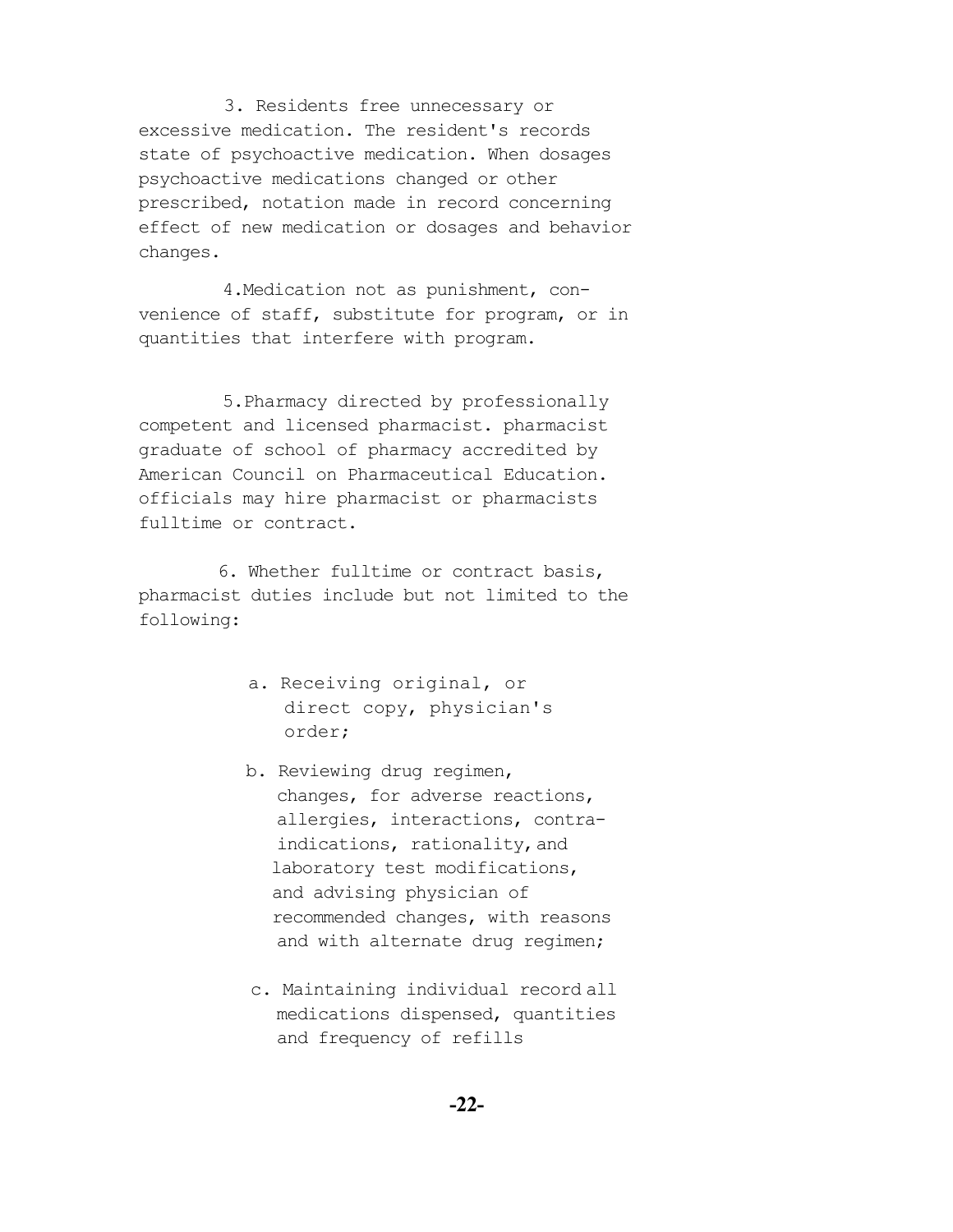7.Only trained staff administer drugs. oral medications ensure they swallowed.

 8. Written Policies and procedures govern safe administration and handling of drugs developed by responsible pharmacist, physician, nurse, and other professional staff

- a. The compounding, packaging, labeling, and dispensing of drugs, done by pharmacist, or under direct supervision with proper controls and records. Each drug identified to administration. Procedures established for obtaining when pharmacy is closed.
- b. There be written policy of drugs used, including prescribed by attending practitioner. There be written policy routine of drug administration, standardization of abbreviations. Medications not used by other than one for whom issued.

 9. Drugs shall be stored under proper conditions of sanitation, temperature, light, moisture, ventilation, segregation and security.

- a. All drugs kept under lock and key except when authorized personnel in attendance.
- b. The security requirements of federal and state laws be satisfied in storerooms, pharmacies, and living units.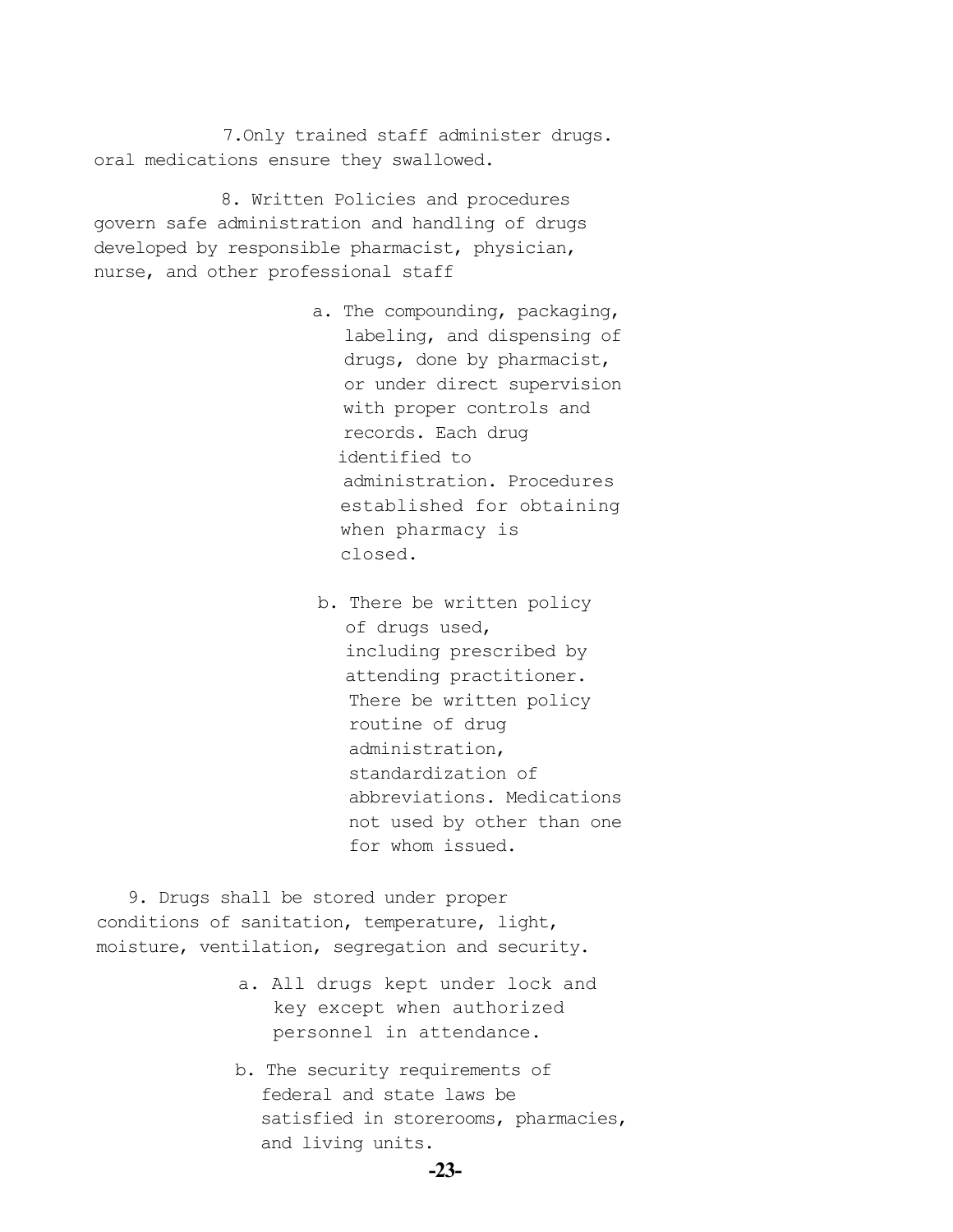- c. Poisons, drugs used externally, and internally stored on separate shelves or cabinets, all locations.
- d. Medications stored a refrigerator other than drugs kept in separate compartment with security.
- e. A perpetual inventory maintained of each narcotic and each unit in which drugs kept.
- f. If drug storeroom separate from pharmacy, a perpetual inventory of receipts and issues by such storeroom.

10. Discontinued and outdated drugs returned to pharmacy for disposition.

11. Medication errors and reactions recorded and reported to practitioner who ordered drug.

### **R. Maintenance, Safety and Emergency Procedures**

1. All steps to correct health and safety hazards, covering radiators and steam pipes to protect from injury, prompt repair of broken windows, and removal cockroaches and other insects and vermin.

2. All lead paint interior and exterior removed and replaced, or covered with paneling to extent necessary, so old lead paint not accessible.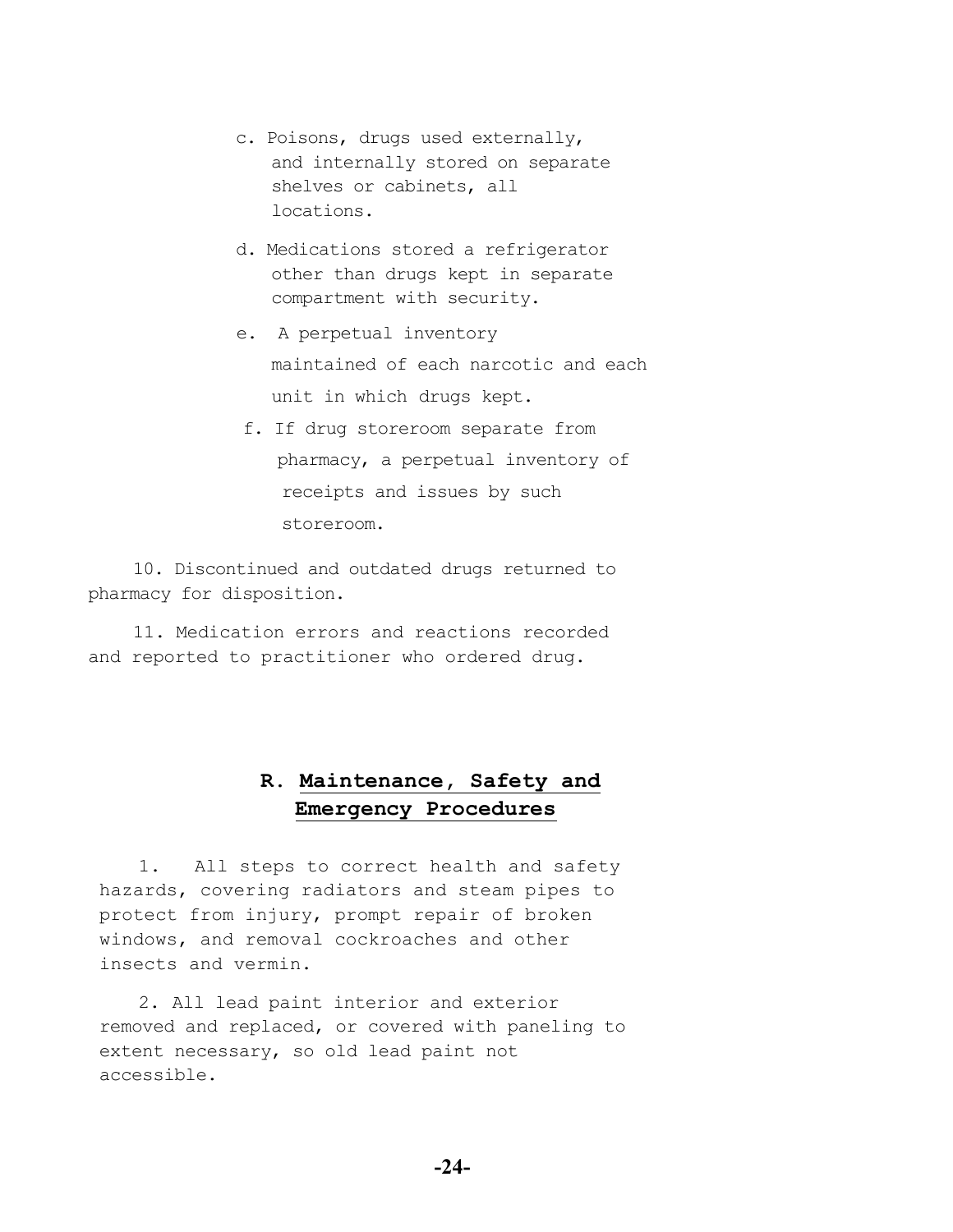3. Willowbrook comply Life Safety Code of the National Fire Protection Association. Staff and residents be trained in emergency procedures, particularly in case of fire. Procedures be followed in case of fire, medical, missing person, or other emergencies, promulgated by Director. Special attention paid to needs of physically handicapped. There shall be monthly fire drills for each.

4. All buildings used by residents, other than the gymnasium, shall be air-conditioned promptly as possible.

5. establish and maintain program of adequate maintenance of buildings and equipment include prompt elimination of existing maintenance backlogs.

 6. Outside windows and doors be provided screens.

7. Floors in living or sleeping areas other than dining or bathroom areas provided with carpets or rugs, consistent with pleasant, clean, quiet and safe residential environment.

#### **S. Advisory Bodies and Volunteers**

1. Consumer Advisory Board shall be established, and responsibilities include evaluation of dehumanizing practices, violations or legal rights. participate in the development of Willowbrook's philosophy, goals and long-range plans, advise Director on regular basis, and quarterly submit written reports to him, Commissioner, and Review Panel.

**-25**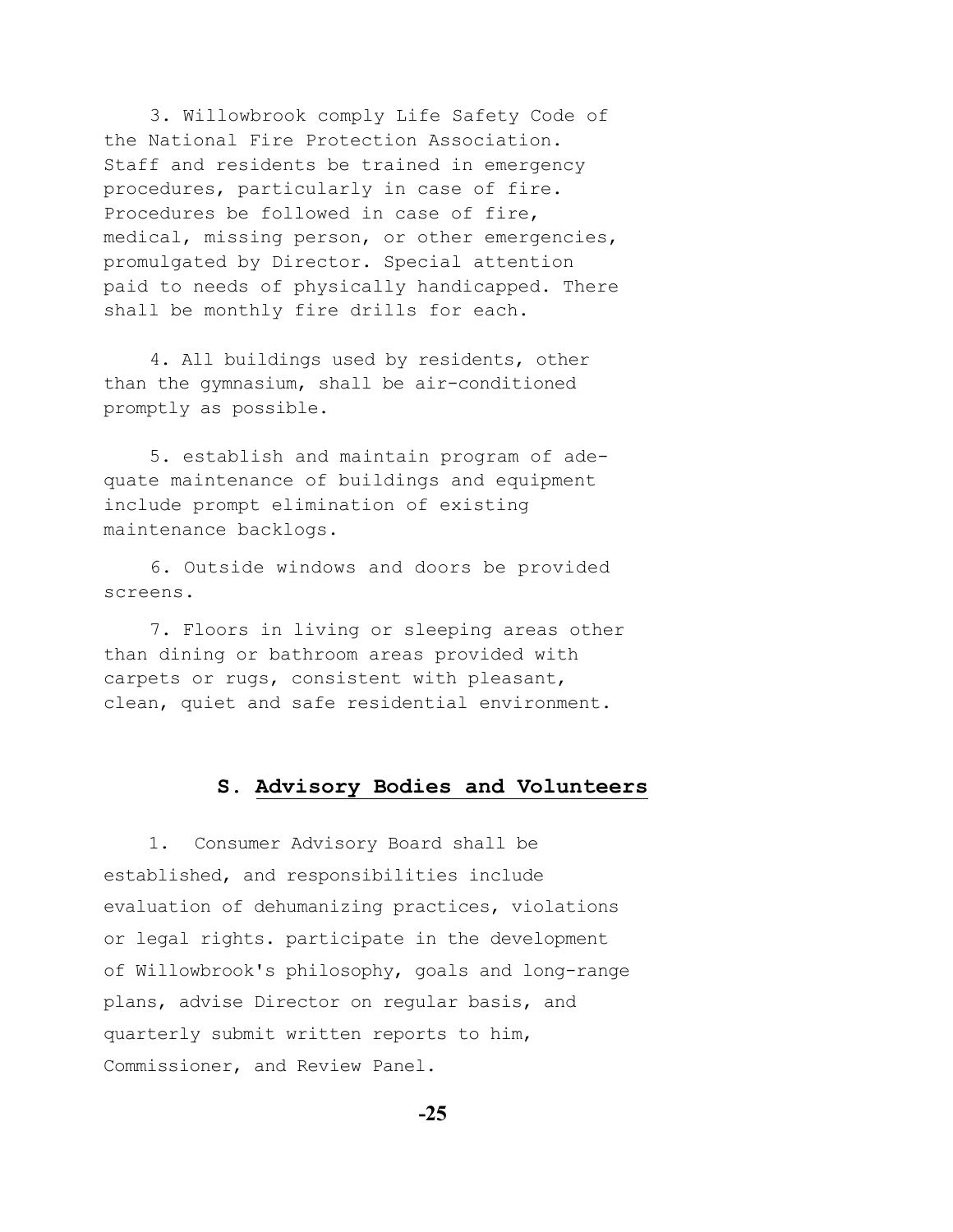2. Membership on Consumer Advisory Board include parents or relatives, community leaders, and residents or former residents.

3. Professional Advisory Board responsibilities advising on professional programs and plans, budget requests and objectives, investigations of dehumanizing practices violations of human and legal rights. Board quarterly submit written reports to him, Commissioner, and Review Panel.

4. Professional Advisory Board consist eminent professionals in relevant fields. Members nominated by Review Panel and approved by the Commissioner.

5. The Professional and Consumer Advisory Boards have direct access to living areas and program areas and all records directly relating to resident care, other than personnel records.

6. expand volunteer program through recruitment and training of volunteers.

 7.Defendants apply for federal funding for foster grandparent program.

8. Members of Professional and Consumer Advisory Boards reimbursed for reasonable expenses. Members of the Professional Advisory Board, and where appropriate, members of the Consumer Advisory Board, shall receive appropriate compensation.

**-26-**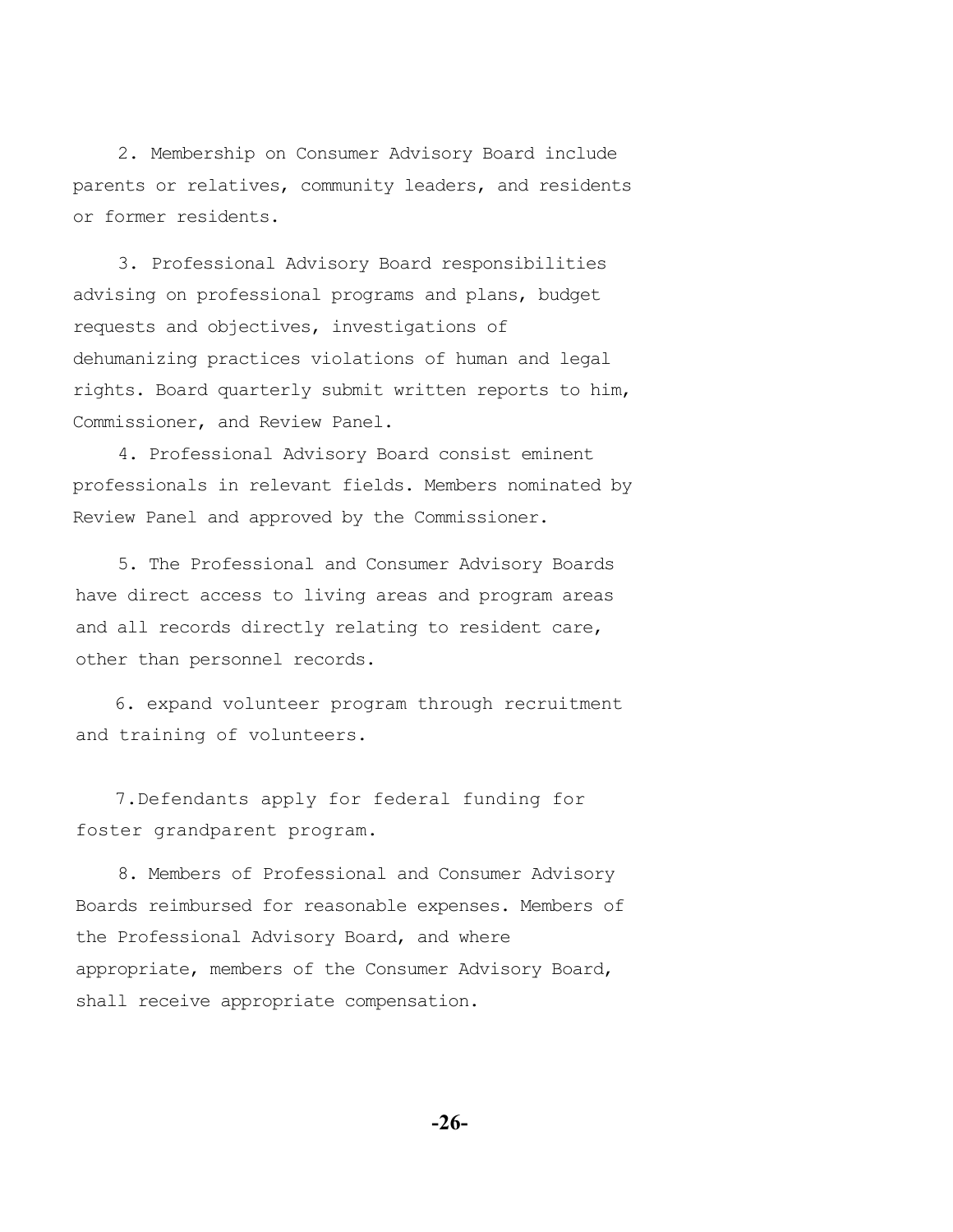#### **T. Management**

1. table of organization maintained, defining areas of responsibility and accountability by position and name. A means resolving disputes between units and departments, disputes concerning deployment or supervision of staff, created, for clarifying misunderstandings. There be regular outside evaluation of management and all major program elements covered by judgment.

2. A current and meaningful policies and procedures manual developed, incorporating recommendations from Ivey Institution staff as well as consultants.

3. Consultants used as catalysts, evaluators, and monitors of programs and services structured and regular basis. Whenever consultants or evaluators utilized, prepare written reports and evaluations forwarded to Director, Review Panel, and parties. Where appropriate, reports may be available to Professional and Consumer Advisory Boards by Director or Review Panel, and confidentiality maintained.

4. Director prepare intelligible budget request with program objectives.

**-27-**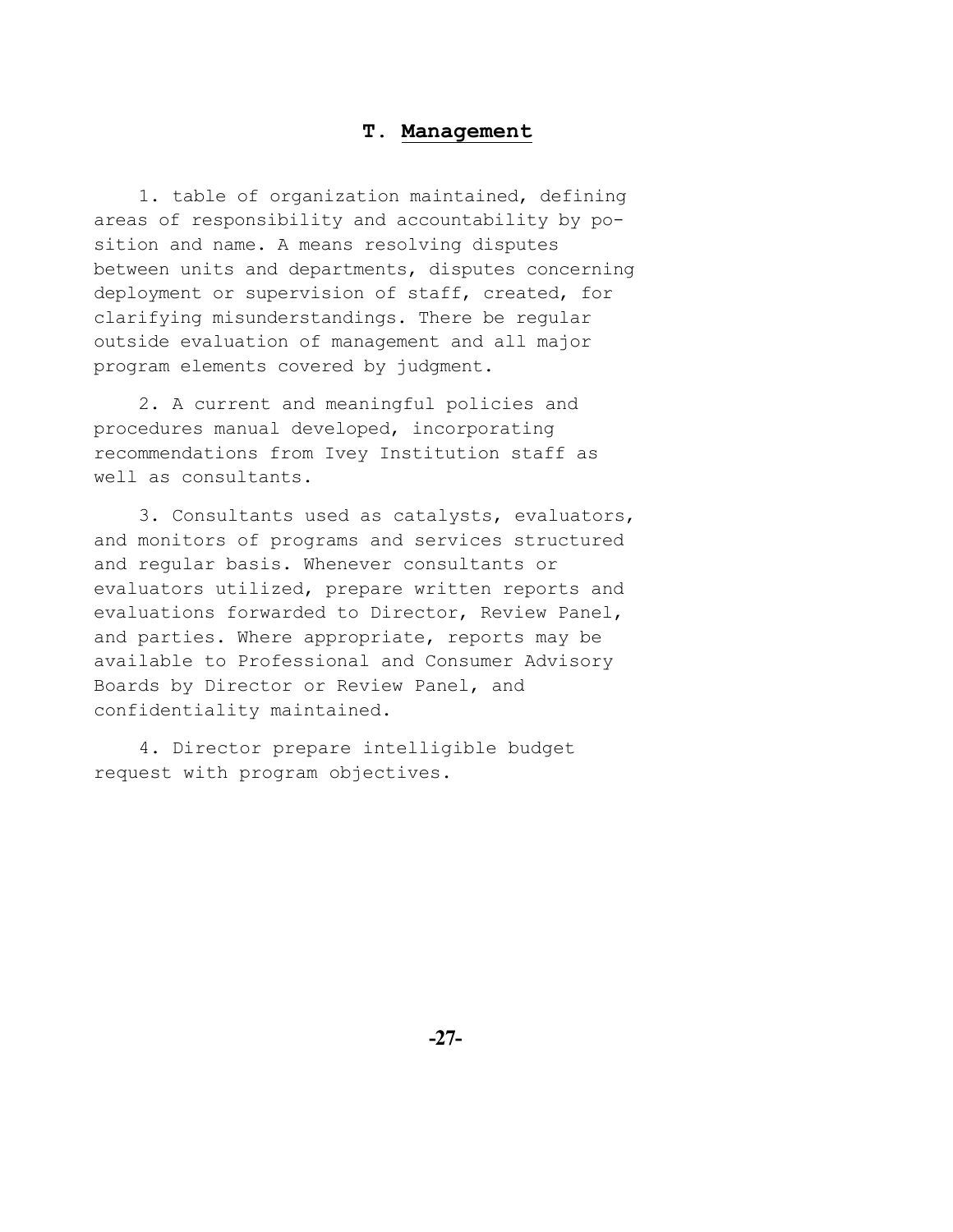#### **U. Records**

1. There be a system of records and maintained under supervision of competent librarian or registrar. Each resident's records readily available to all professional staff. Direct care staff involved with a resident have access to portions of individual's records relevant to programming. Information in resident's record in detail to enable to provide effective, continuing services.

- 2. These records shall include:
	- a. Identification data including legal status;
	- b. The resident's history:
		- (i) relevant family data,;
		- (ii) prior and institutional medical history, physical and mental, prior institutionalization;
	- c. inventory of life skills;
	- d. record of each physical examination, psychological report, evaluations;
	- e. copy of the development plan, modifications and evaluations;
	- f. The findings made in periodic (at least quarterly) reviews of development plan, with directions to modifications, prepared by professional involved;
	- g. copy of post institutionalization plan and modifications, summary of steps to implement that plan;
	- h. A medication history and status;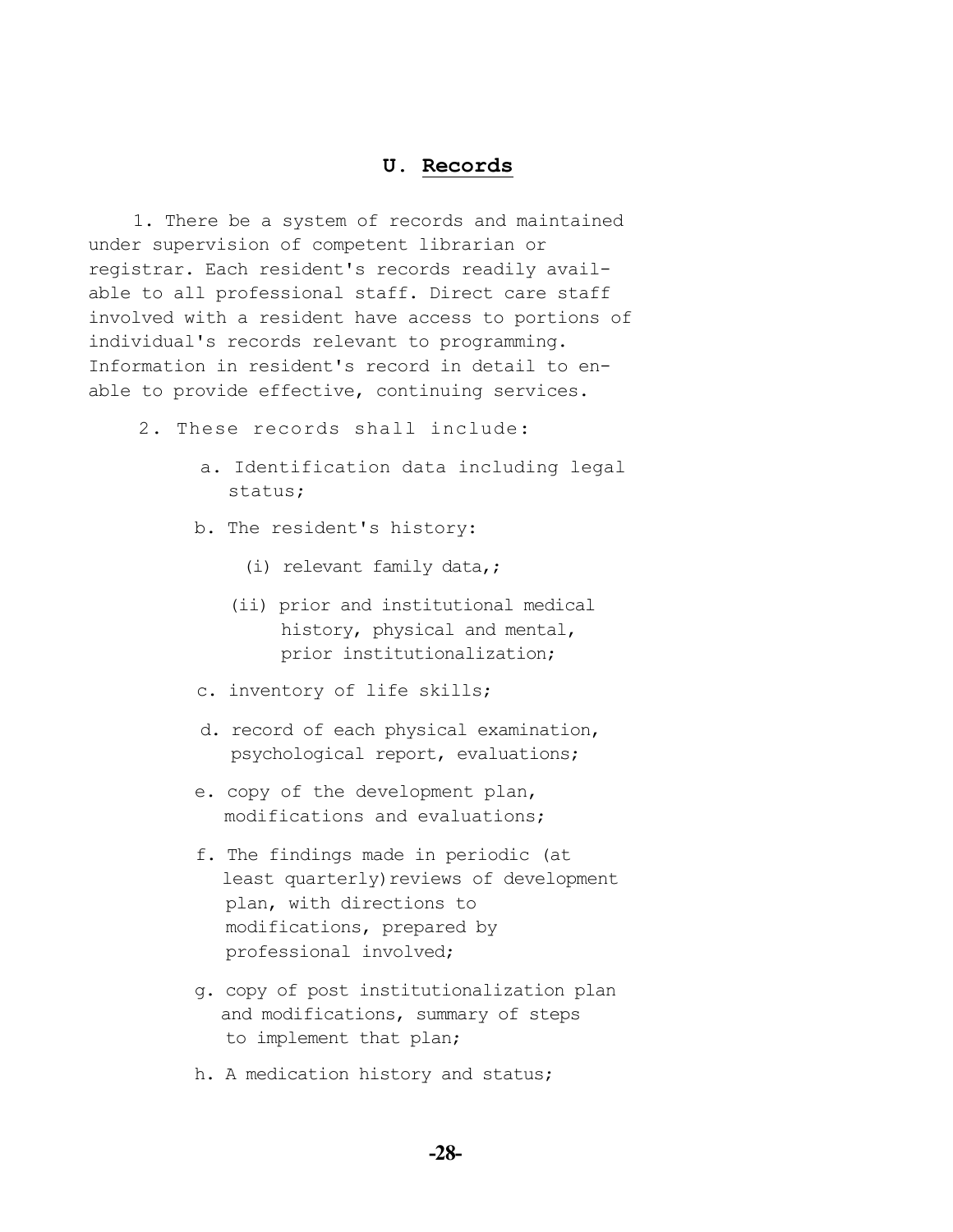- i. signed order for physical restraints;
- j. description of extraordinary incident or accident involving resident, entered by staff member;
- k. A monthly summary of nature of any work activities and effect of activity on resident's progress;
- l. All team minutes re resident.
- m. orders and certifications required by this judgment.

 3. employ adequate number qualified staff, and supporting personnel, to facilitate the prompt and accurate processing typing, checking, indexing, filing and retrieval of records and record data.

#### **V. Community Placement**

1. Defendants shall take all steps necessary to develop and operate a broad range of non-institutional community facilities and programs to meet the needs of Willowbrook's residents and the class. Within six years Willowbrook shall be reduced to an institution of 250 or fewer beds to serve the needs of who require institutional care and come from geographic area of Staten Island. The Review Panel shall annually evaluate progress towards objective.

2. defendants shall each Year for the next five years request legislature to appropriate sufficient additional funds for development and operation of community facilities and programs to serve needs of class to ensure an increasing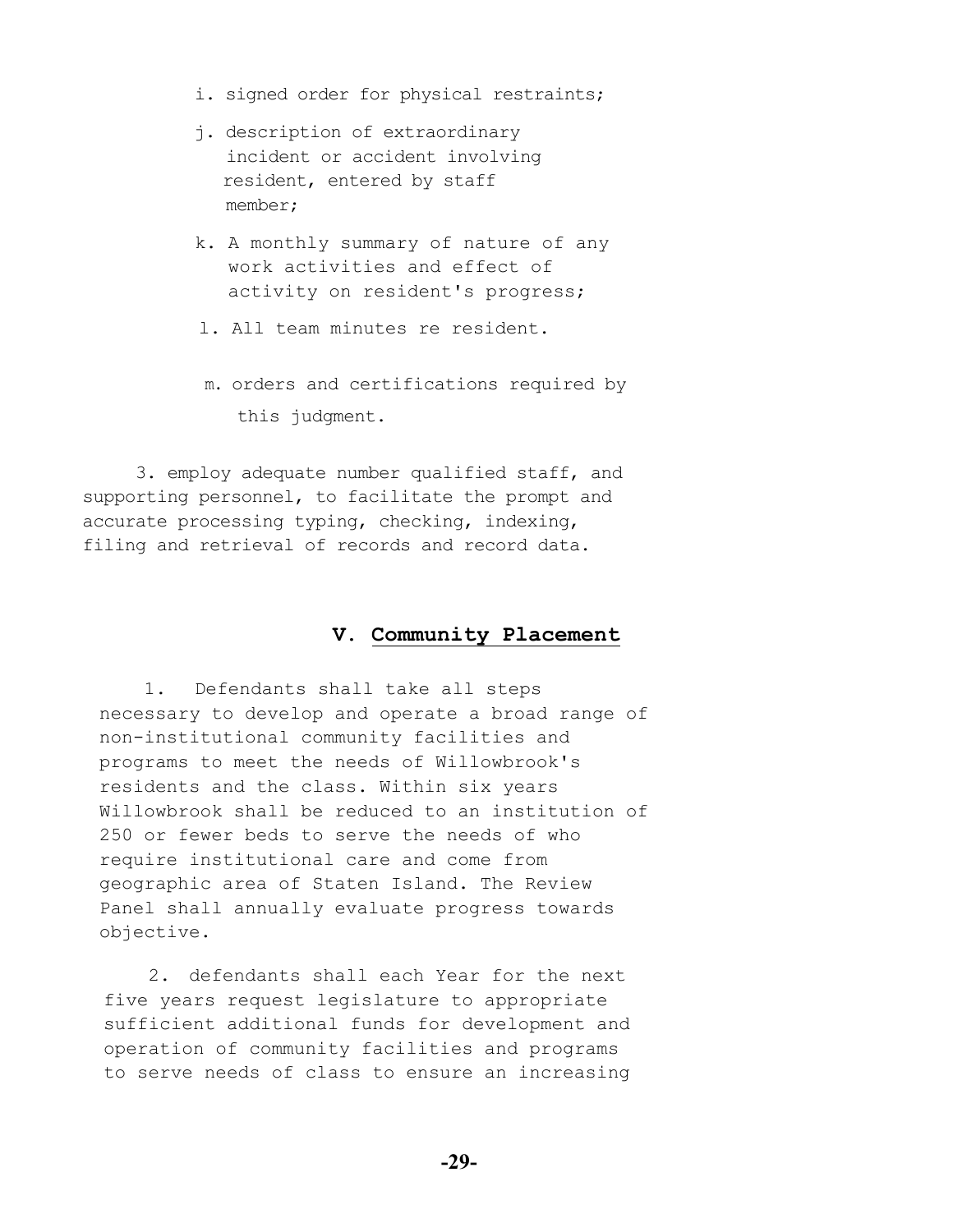proportion, exclusive of increases in salaries, of the Department's budget, resources and expenditures shall be devoted to development and operation of facilities and programs.

3. Until other private or governmental agencies develop and operate community facilities and programs sufficient to meet the needs of Willowbrook's resident and of the class, defendants accept direct responsibility for development and operation of facilities and programs, including development and operation of hostels, halfway houses, group homes, sheltered Workshops, and day care training programs.

4. Within 12 months, defendants shall develop and operate, or cause to be developed and operated, at least 200 new community placements. For purposes of this section, except for placement in hostels currently under construction or development, in no event shall exceed 15 beds, a "community placement" shall mean a noninstitutional residence in the community in a hostel, halfway house, group home, foster care home, or similar residential facility of fifteen or fewer beds for mildly retarded adults, and ten or fewer beds for all others, coupled with a program element adequate to meet the resident's individual needs.

5. Promptly following the date of this judgment, defendants shall request an appropriation not less than two million dollars (\$2,000,000) to finance leasing and operation of the 200 community placements required. If such request is not approved by the legislature, defendants shall earmark and utilize for this purpose a sum of not less than two million dollars from sums already appropriated by the legislature for the 1975-1976 fiscal year.

**-30-**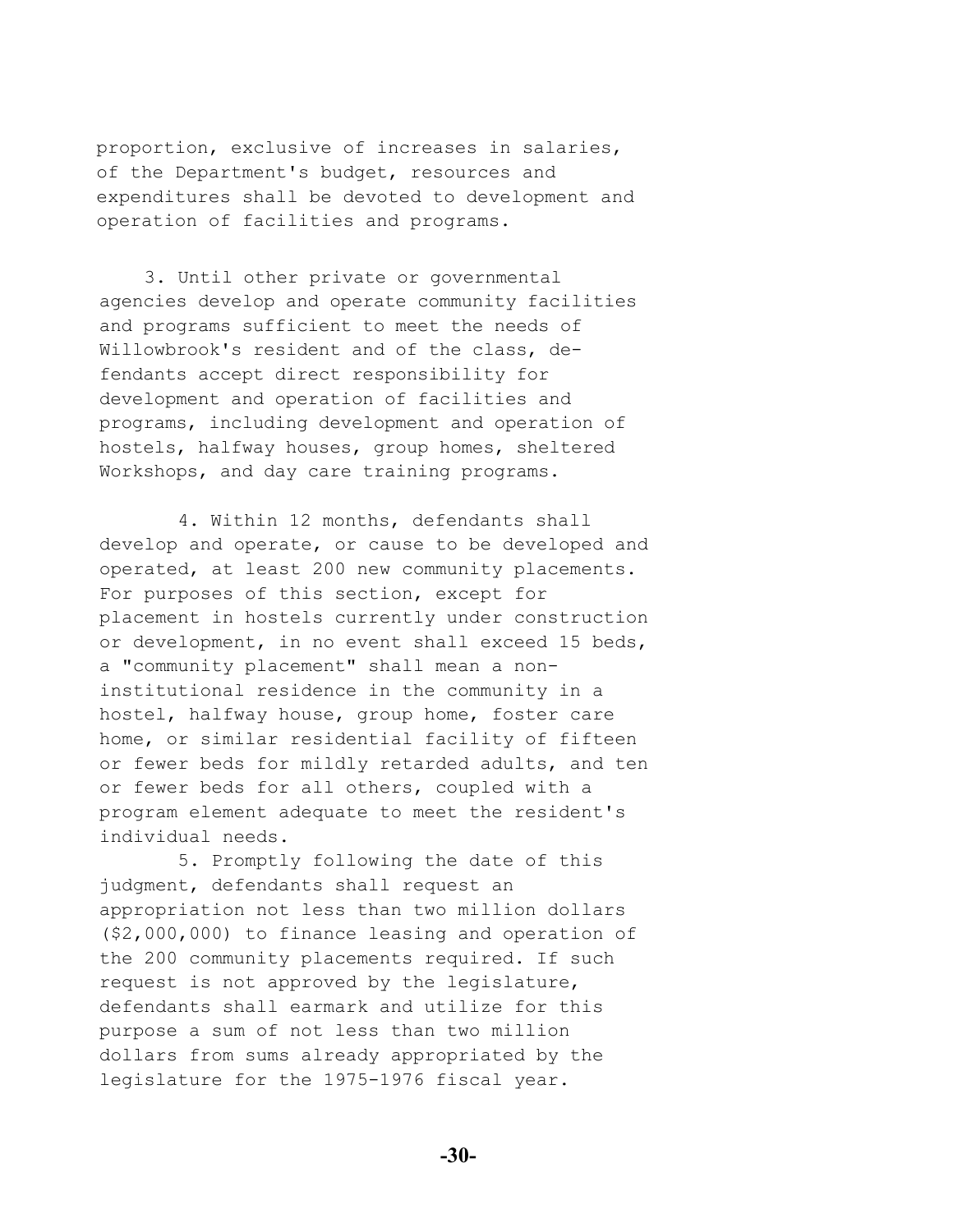6. Within six months the Review Panel, working in close collaboration with plaintiffs and defendants, who provide all necessary assistance and information for this purpose, shall prepare and recommend- for-implementation by defendants a detailed and comprehensive plan for the development and operation of additional community facilities and programs, to meet the needs of Willowbrook's residents and the class. Said Plan be referred to as the "community placement plan."

7. The community placement plan may recommend additional community facilities and programs developed and operated during the six months following recommendation of the plan, and recommend, by type and size, the development and operation of a specified number of community facilities and programs, together with a recommended timetable for development and operation.

8. In order to prepare the community placement plan described hereof, the Review Panel shall be authorized, at its discretion, to retain consultants with expertize in development and operation of community facilities and programs. Defendants shall provide a sum of not less than \$50,000 to be used by Review Panel for this purpose.

9. The primary goal of Willowbrcok and the Department shall be to ready each resident, with due regard for his or her own disabilities and with full appreciation for his or her own capabilities for development, for life in the community at large. In this end, defendants shall develop full program of normalization and community placement with a full complement of community services.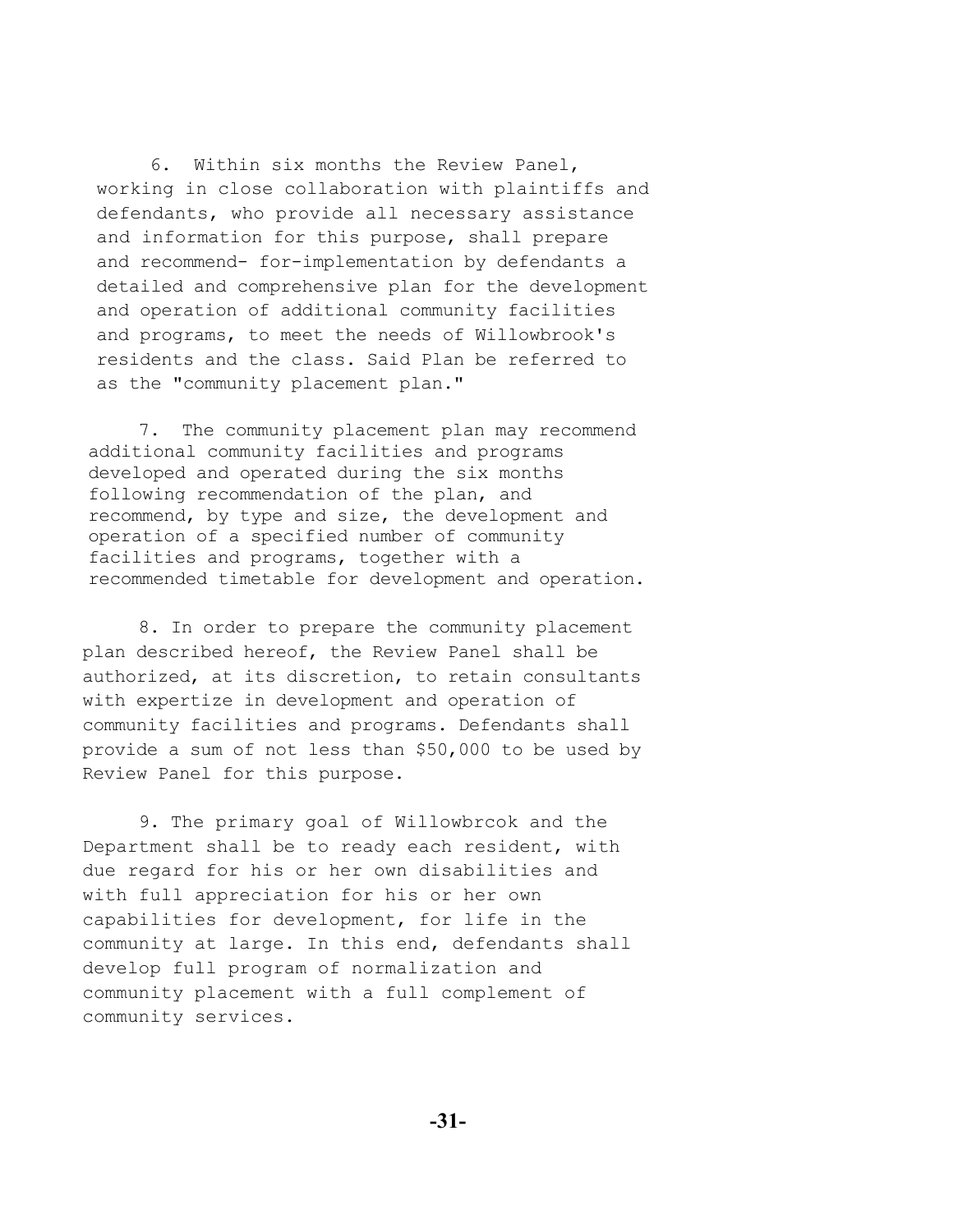10. The Director shall immediately identify residents, including those with only physically handicapping conditions, who lack only the proper preparation to benefit from community placement. There shall be at least an annual review of each resident's progress for this purpose.

11. Interdisciplinary teams responsible for development of specific programming for an individual's normalization, including projected date for progress to a community setting, in consultation with the individual resident and his or her parents or guardian. An individual staff member shall be designated to ensure carrying out each resident's program plan. Preparation for advancement to community placement shall include specific instruction, at Willowbrook and in the community, in living skills, and include participation in residential-type programs housed in smaller units on the Willowbrook grounds, by conversion of residential facilities currently used by staff, to accommodate such programs.

 12. The community services office conduct intensive campaign to secure appropriate community placements. Evaluation by interdisciplinary teams include recommendations as to the community alternative best suited for each.

 13. No resident be placed in the community or transferred to another State institution unless and until Director find such placement will offer the individual better services, an opportunity for personal development, and a more suitable living environment than Willowbrook. Services offered in the community shall include, where appropriate, work placement, legal services, health services, recreational services, citizen advocacy, respite care and family planning services and education.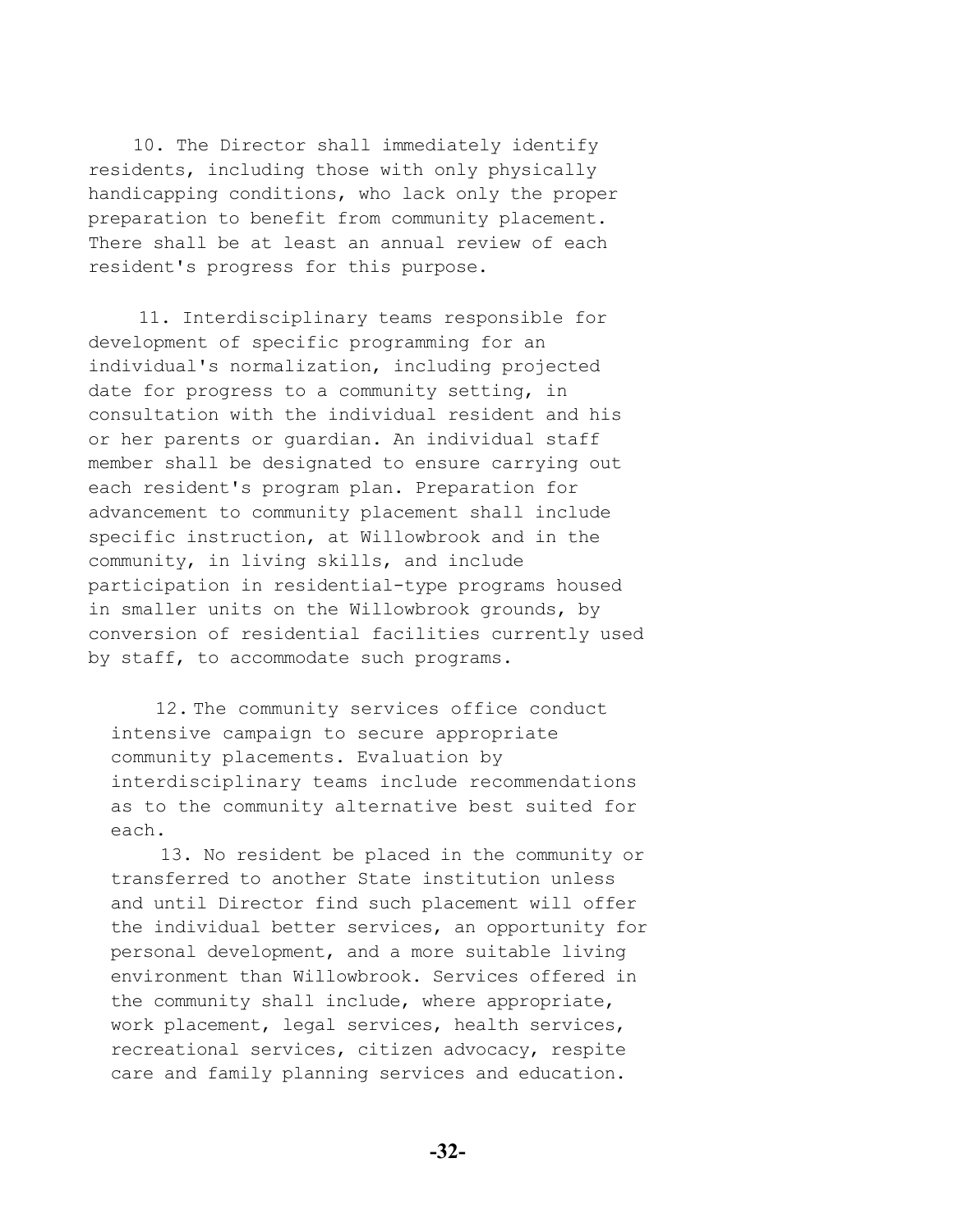14. The Department will urge and facilitate the development of New York City proposals to take full vantage of some of the \$2,000,000.00 authorized and appropriated by the legislature by Chapter 620 of the Laws of 1974, for the purposes specified therein.

#### **W. Miscellaneous**

1. unless otherwise specified herein, and except for steps, standards and procedures relating to capital construction and renovation, all other steps, standards and procedures contained herein, including those relating to staffing, programming, clothing, housekeeping, recreation, education, food and maintenance shall be achieved, and maintained, within thirteen (13) months from the date of this judgment. Capital construction and renovation shall be completed as promptly as possible. To this end, defendants shall promptly prepare and submit to the Review Panel for evaluation and recommendation a detailed plan for all capital construction and renovation required by this judgment, which plan shall include timetables for the achievement of specific objectives.

2. The moratorium on admissions to Willowbrook continued indefinitely. This moratorium, not preclude "paper admissions" of persons not actually admitted to Willowbrook, but, instead, placed in other facilities and programs, and not preclude short-term readmissions of members of the class or residents of Staten Island for the purpose of respite care or for specialized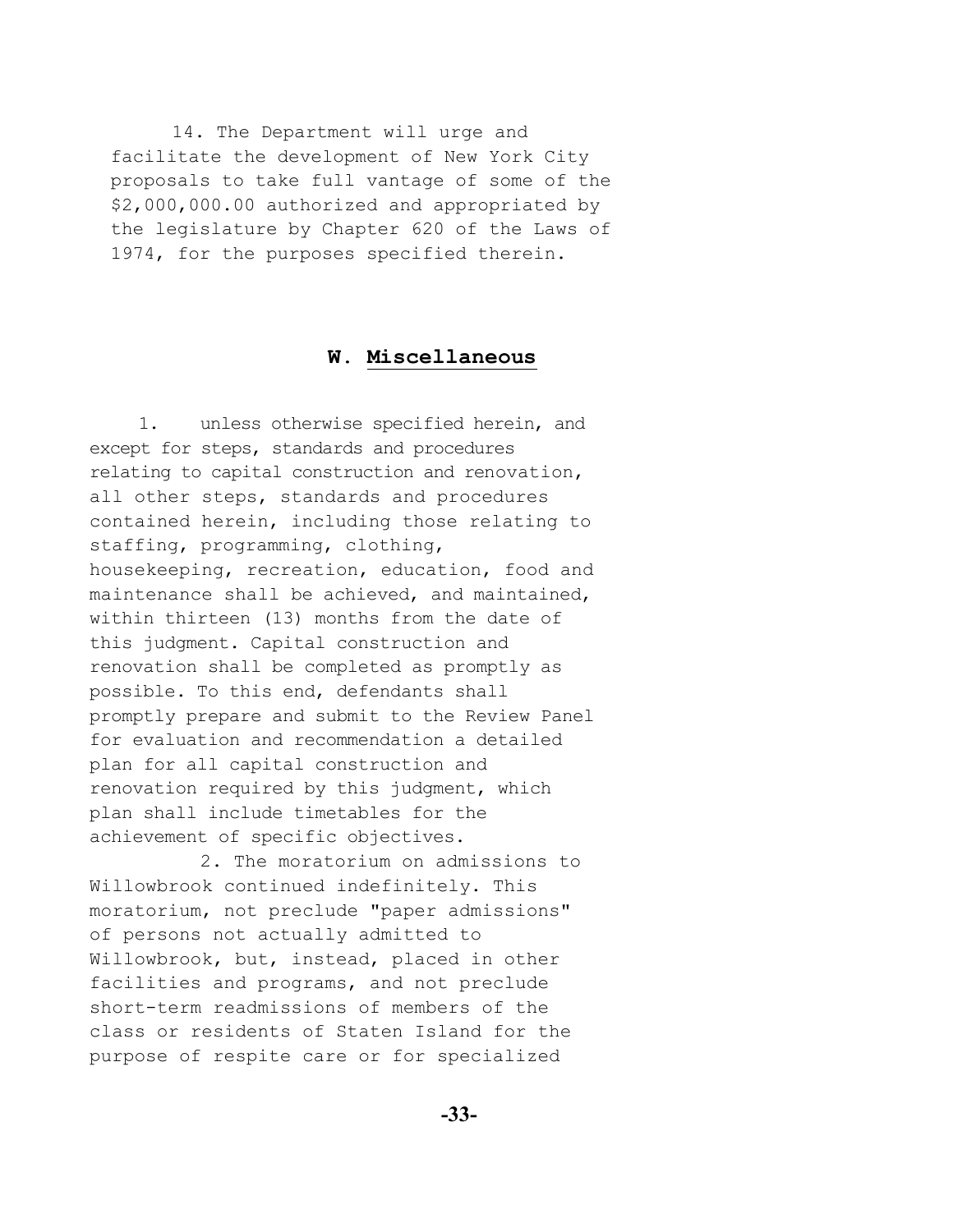intensive services that cannot be provided in the community, and not preclude emergency admissions of residents of Staten Island to the Staten Island Unit of Willowbrook Developmental Center, upon notice to the Professional Advisory Board.

3. Defendants shall promptly prepare and submit to Review Panel for evaluation and recommendation a plan for adequate hearing procedures, incorporating appropriate due process safeguards, to precede any (1) refusal after demand to admit or transfer any Willowbrook resident to a less restrictive setting, or (2) transfer of a Willowbrook resident to any other residential placement. Community Placements and transfers to other institutions or developmental centers shall be accompanied by written notice to the Mental Health Information Service, and to parents, relatives, or legal guardians, at least one month prior to the date of transfer.

4. Defendants shall not reduce the level of services and programming provided in other facilities and programs for the mental-retarded in order to meet the requirements of this judgment.

 5. The Review Panel shall evaluate and make recommendations concerning the appropriateness of the Keener Unit as a residential facility for the retarded prior to the transfer to or admission of any member of the class to Keener.

 6. Nothing in this judgment deemed to expand or restrict the classes of persons otherwise entitled to participate in any disciplinary proceedings authorized by law or contract. The Review Panel, however, may designate one of its members to observe one or more of such proceedings.

**-34-**